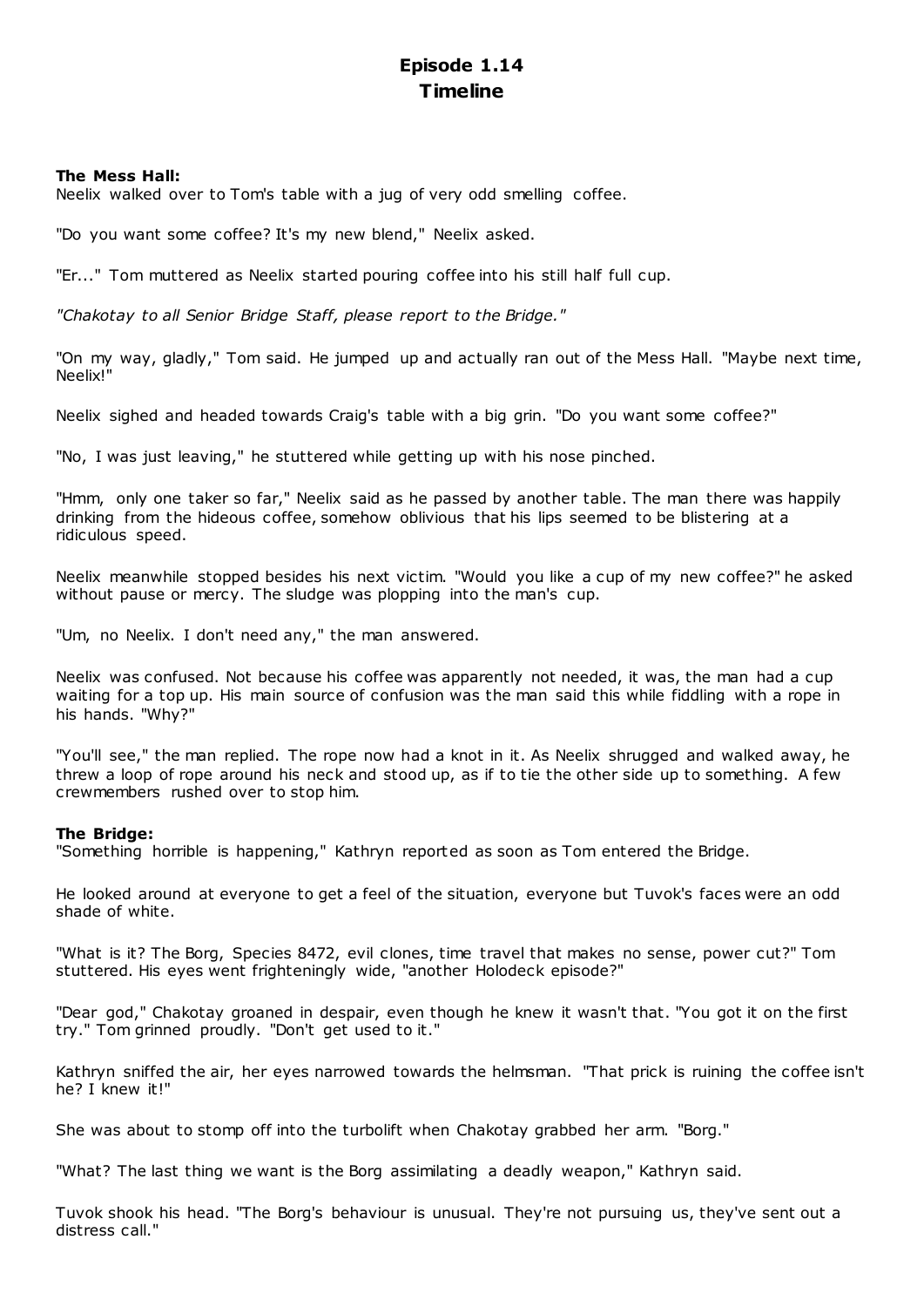Kathryn rolled her eyes. "Oh god, if we're bringing in the Borg kids I'm gonna top myself."

Chakotay bit his bottom lip to not only stop himself from laughing, but from making a sarcastic comment. He knew Tom would fulfill the second one anyway.

"There's a guy setting up a noose in the Mess Hall," Craig said helpfully not long after stepping out through the other entrance.

"I'll remember that for the next time Tom decides to comment on my hair," Kathryn hissed.

Tom cringed and hurried over to his station. Once he was sitting down he muttered under his breath, "it was cropped one episode, and in a tight bun the next."

Chakotay turned towards Opps, which Jessie had taken over, to hint for more information. "It looks like they've lost their connection to the hive. That may be why," she said.

"How did they send a distress call then? Surely they'd be too busy running around looking for their hair, screaming like the drama queens they are." Kathryn commented.

Jessie's head swung to one side to scowl at her, her eyes narrowed. Kathryn responded with a faked polite smile.

"Are you senior bridge staff, Lieutenant?" Tuvok asked in Craig's direction.

He was definitely confused. Tom meanwhile smirked, "place your bets."

"Why are you here?" Tuvok said, hoping he'd understand that instead.

"Oh," Craig immediately blushed. "Guy making a noose in the Mess Hall. I thought that was self explanatory. Oh and Neelix has killed Sid again."

Tuvok's eyebrows flickered up, despite all the effort he had put in to not doing so all day.

"Sounds like a normal day to me," Tom commented.

"Make yourself useful for once Paris and set a course for the Borg ship," Kathryn ordered.

"Yes ma'am," Tom stammered.

"You did not try to stop him?" Tuvok said.

Craig didn't answer right away. He seemed oblivious that Tuvok was talking to him. When he noticed, he laughed nervously. "Who, me?" His face turned a lot whiter, "oh Security do that stuff."

"Yes indeed. They also work in teams of three or four," Tuvok reminded him.

"Oooph, well in my defence my team doesn't work... with me," Craig said. Tuvok stared at him blankly. Craig felt he would snap at any moment. He darted back into the turbolift even if it was very unlikely.

"Are you sure about this? You said it yourself, this isn't going to end well," Chakotay asked Kathryn quietly.

Kathryn shrugged casually, "best case scenario we'll get some new crewmembers. The more Borgs we have, the less special Seven think she is."

"And worst case?" Chakotay said.

"There's plenty of space now on Deck Thirteen," Kathryn smiled maliciously.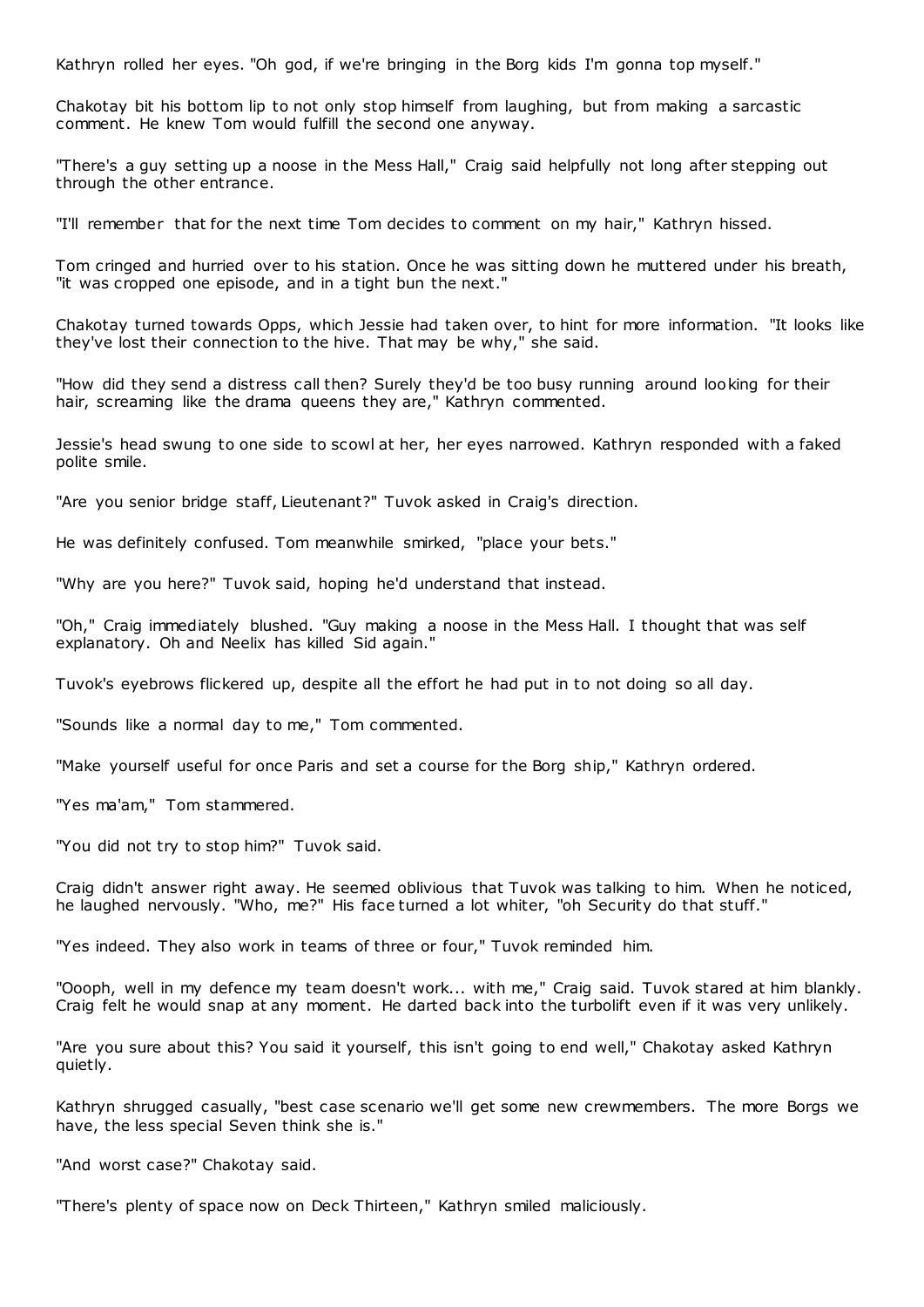#### **The Mess Hall:**

"I'm bored," Thompson complained, muffled into his hand which his chin was buried in.

Foster sat next to him, shaking his head. James had chosen to lean on the back of one chair, with his arms crossed.

"Here's a crazy suggestion. Work; do some," he said.

Thompson overexaggerated a hmm, all while staring at the table. "No, that's not it."

Foster pulled a face, then he had a quick look around. "This is the same table you had before we split up."

"You didn't think he'd move, did you?" James asked.

"Sissy's right, this is a fine table," Thompson said as he tapped the table like a pet. He ignored or didn't notice James' confused and a little irritated expression. "Next to the window, furthest away from the kitchen."

"No, I thought... didn't he get up when...?" Foster stuttered. He groaned immediately afterwards, "you and Craig have been here all morning, quarding a table, while we patrolled Deck Six?

"Craig," Thompson bellowed, then he gave Foster a shoulder slap. "That's why. Where is the little weirdo?"

Right on cue, Craig sneaked back into the room on his toes. Luckily Neelix didn't see him. James and Foster did though, they each watched him with a confused expression as he tip toed over to them.

As soon as he arrived he stood normally and acted nonchalant. "Hey," he said casually.

"Hey," James imitated him. "What were you saying about a little weirdo?"

Thompson pointed a pet lip toward him, "jealousy is an ugly thing. Keep it up, it suits you."

To his disappointment James laughed at his insult. "Not bad. Been thinking of that one all morning, have you?"

"Oh please, I'm quicker than you," Thompson grunted in offense.

Foster had been taking a drink when he said that, he almost spat it back out. Instead he quickly tried to swallow it, while sniggering with his mouth shut. The rest of the team looked at him curiously. "Just me who went there? Shame."

"What was with your mission impossible walk?" James asked while glancing at Craig.

"What?" Craig said, baffled by the question for a second. "Oh. Neelix has been looking for guinea pigs for his new coffee blend that smells like peas." That reminded him of something, "oh, the rope guy."

"I dunno how you managed to get from coffee to a guy swinging from the ceiling like a drunk Tarzan, but he's been dealt with already," James said.

Foster sniggered again, "he was like two centimetres off the ground. Could've let go."

"Oh," Craig sighed in relief. He spotted Neelix gunning for them, naturally as soon as he did he imagined him walking in slow dramatic motion. "Ohno. If he asks, tell him I lost my sense of taste."

"I dunno, that'd probably encourage him," James cringed slightly.

Neelix arrived at their table, already about to pour into Thompson's cup. He was so terrified he even put his hand over the top of it to stop him.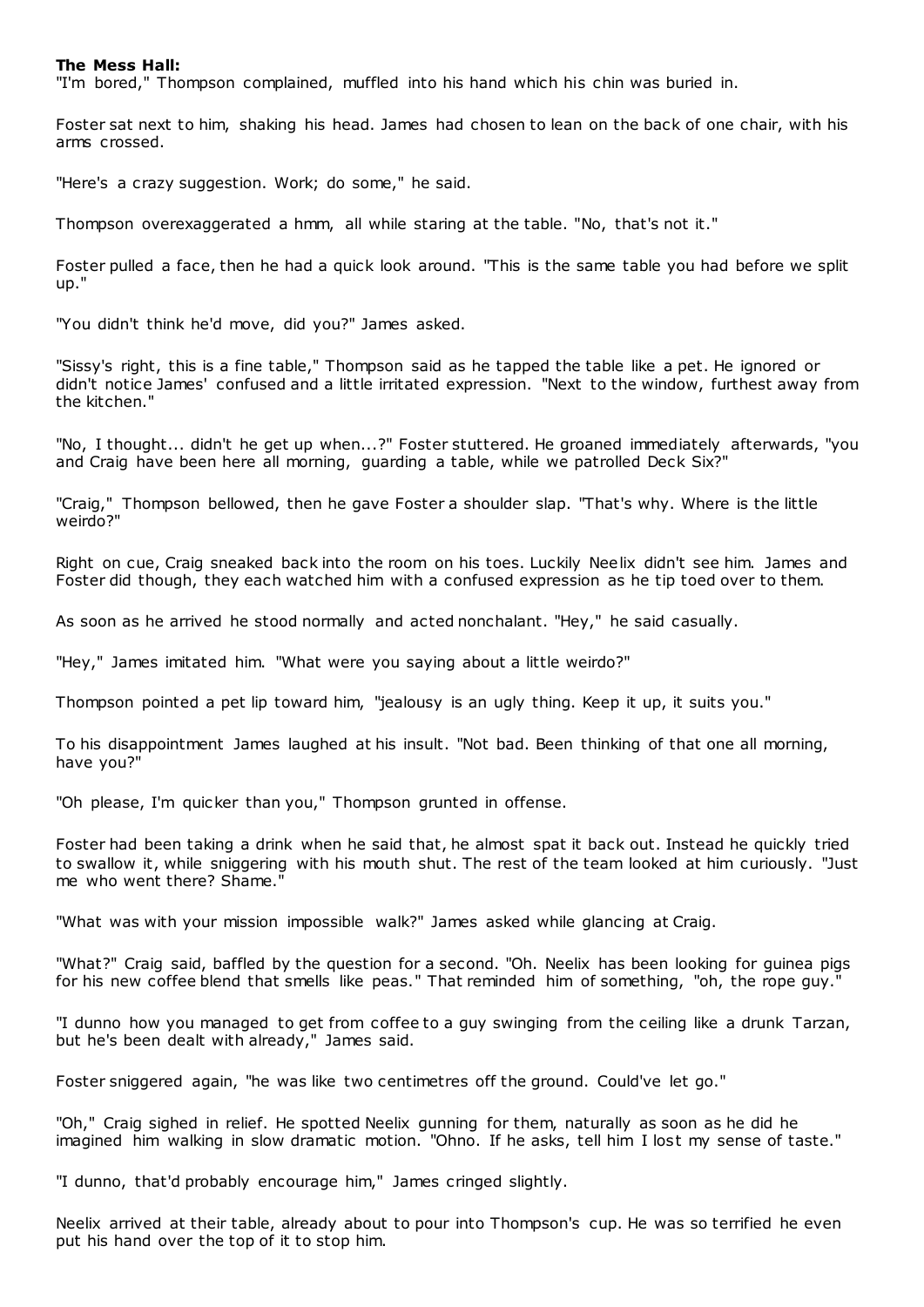"Hello everyone. Do you want some of my new coffee?" Neelix asked cheerfully.

Everyone else's no's were drowned out by poor Thompson's painful cries, as the smelly and scalding hot liquid splashed onto his hand.

## **The Bridge:**

"The Borg vessel is significantly smaller than others we've encountered. Spherical in shape. A dozen lifesigns are registering," Tuvok said as he scanned his station. "They are hailing us."

"On screen," Chakotay ordered.

The viewscreen changed from a close view of the sphere shaped Borg ship, to the interior. They were surprised to see a young, only partially assimilated girl waiting to greet them. Her still colourful eyes sparkled a little on seeing them.

"Voyager? I thought you'd never come," she said in a relieved tone.

Kathryn was immediately suspicious, she wasn't the only one. "Excuse me, but do we know you?" she hissed.

"Oh of course not, why would you?" the Borg said, sounding slightly discouraged. "You do realise the name Voyager is on your hull, right?"

"Oh of course, that's why," Tom commented.

Chakotay shushed him, then directed his attention back to the girl on the viewscreen. "It's not that you know about us, it's how and why you were expecting us. We're a long way from our last encounter with the Borg."

"Well like you say, we know of you and we spotted you coming a dozen lightyears away," the Borg answered hesitantly.

Tuvok sensed there was more to it than that from her response. "You're Human," he stated.

The Borg nodded lightly, "that's right."

"What do we call you?" Kathryn asked.

The Borg chuckled nervously. "My name is Morgan."

"Morgan?" Tom almost snorted into laughter. As usual his comments earned him a small back of the head slap. He had an idea where it came from, but not why. "I'm sure it has some sort of awesome significance, or something. It's very femin..."

The drone rolled her eyes, drawing attention to some that she didn't have a full array of technology on her, including the fake eye. "Shove it Tom," she snarled.

Tom was instantly taken aback. Most of the bridge found it amusing enough though.

Tuvok however remained suspicious. "You know Mr Paris?"

"Well," Morgan hesitated again. "Know of."

"How?" Kathryn asked.

"It's okay, okay Tom's on the case," Tom stammered nervously. "Morgan who?"

Tuvok's eyebrow attacked the ceiling. "Really?"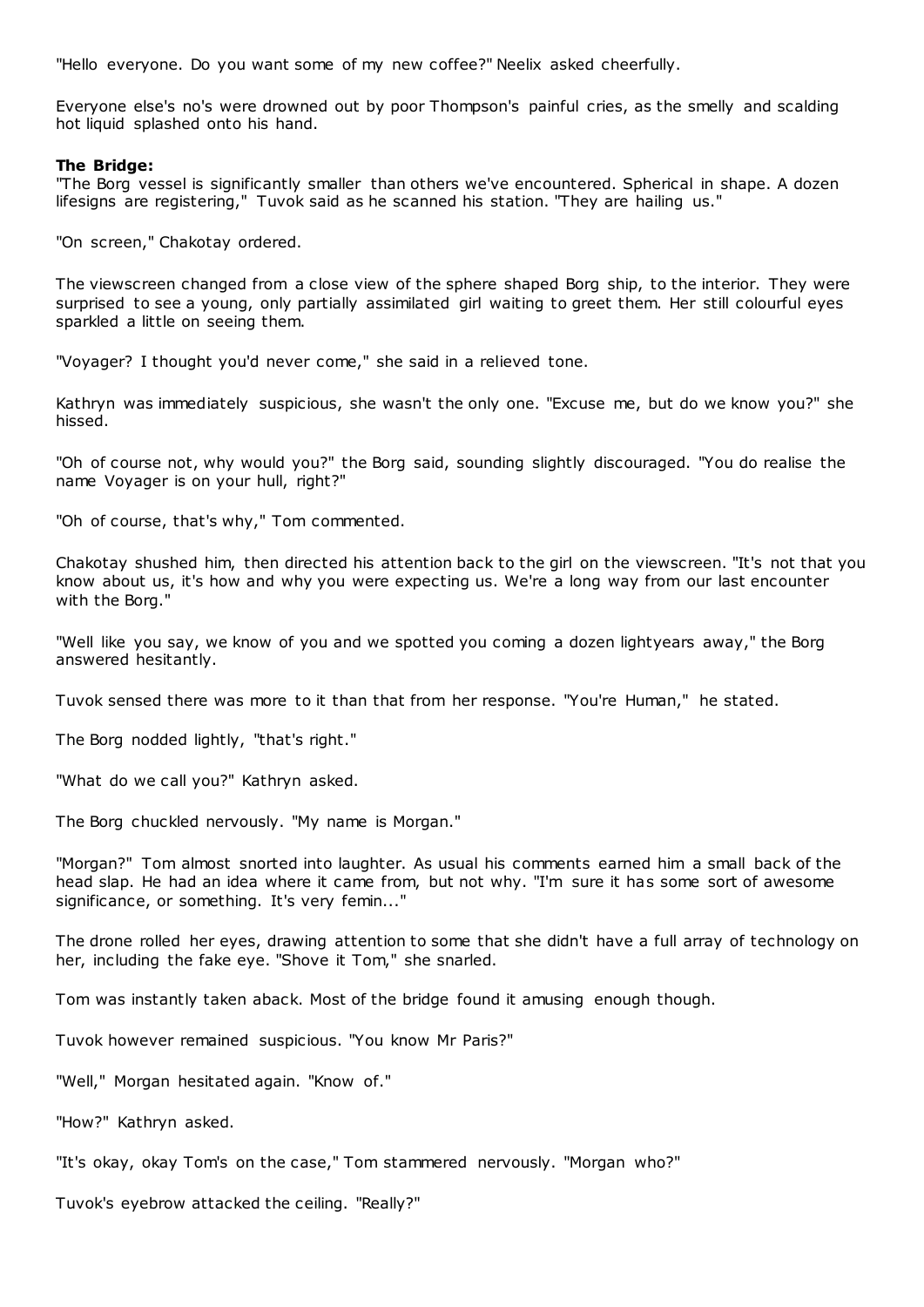"Morgan Janeway," she answered.

Tom couldn't resist. "Dun, dun, dun!" he bellowed out. The next smack he received knocked him out of his chair.

"I beg your pardon," Kathryn said harshly. The room temperature dropped a few degrees, most of the bridge considered evacuating.

The only one seemingly unnerved by Kathryn's instant bad mood was the girl drone who caused it. She had a little smile on her face in fact. "It's a little confusing. If I can come aboard, I'll try to explain everything."

Chakotay dared to look in Kathryn's direction as she seethed a few feet beside Tom. He discreetly signalled Jessie at Opps to mute the transmission. He carefully stepped closer and lowered his voice to a whisper, "distant relative? You never said that's where you got the..."

Kathryn turned her head abruptly in his direction, "no. I don't have anyone in my family with that name."

"The plot thickens," Tom whispered while clambering back up.

"No, that's just your ear," Kathryn said, making him wince in advance. Luckily she didn't carry out her threat, yet.

"Three of the Borg lifesigns register as Human, Captain," Tuvok chimed in.

"Oh then she must be telling the truth," Kathryn barked in his direction. She turned towards Opps, gesturing to put the audio back, all while muttering, "idiot."

"We'll transport you to our Sickbay," she said after a short uncomfortable silence.

Morgan seemed surprised, she still kept her smile up. "Thanks," she managed to say before the viewscreen changed back to the sphere.

"Captain," Tuvok said urgently.

Kathryn nodded, "yes I know Tuvok. I want a Security team with her at all times, as well as a couple in the surrounding area."

"Aye Captain," Tuvok said. He disappeared into the turbolift. An unknown crewmember quickly took his place.

Chakotay sighed despondently, "if she's not a relative of yours, what do you think...?"

"If it's a trick, the Doctor will find out pretty quickly," Kathryn answered. She cast her eye towards Opps once more. "Another Borg ship disconnected from the hive, thousands of lightyears from the previous one. Something's going on, and I want to know what."

"Seven said the last time that the collective destroy problem vessels like this, if they don't do it themselves first," Chakotay said.

"Tom," Kathryn barked, she paused as he was still climbing back into his chair. "Safe distance. Jessie, keep an eye out for company."

"Aye, aye," Tom responded.

"Chakotay," Kathryn said. She made her way to the turbolift. Chakotay knew better, he quickly followed her.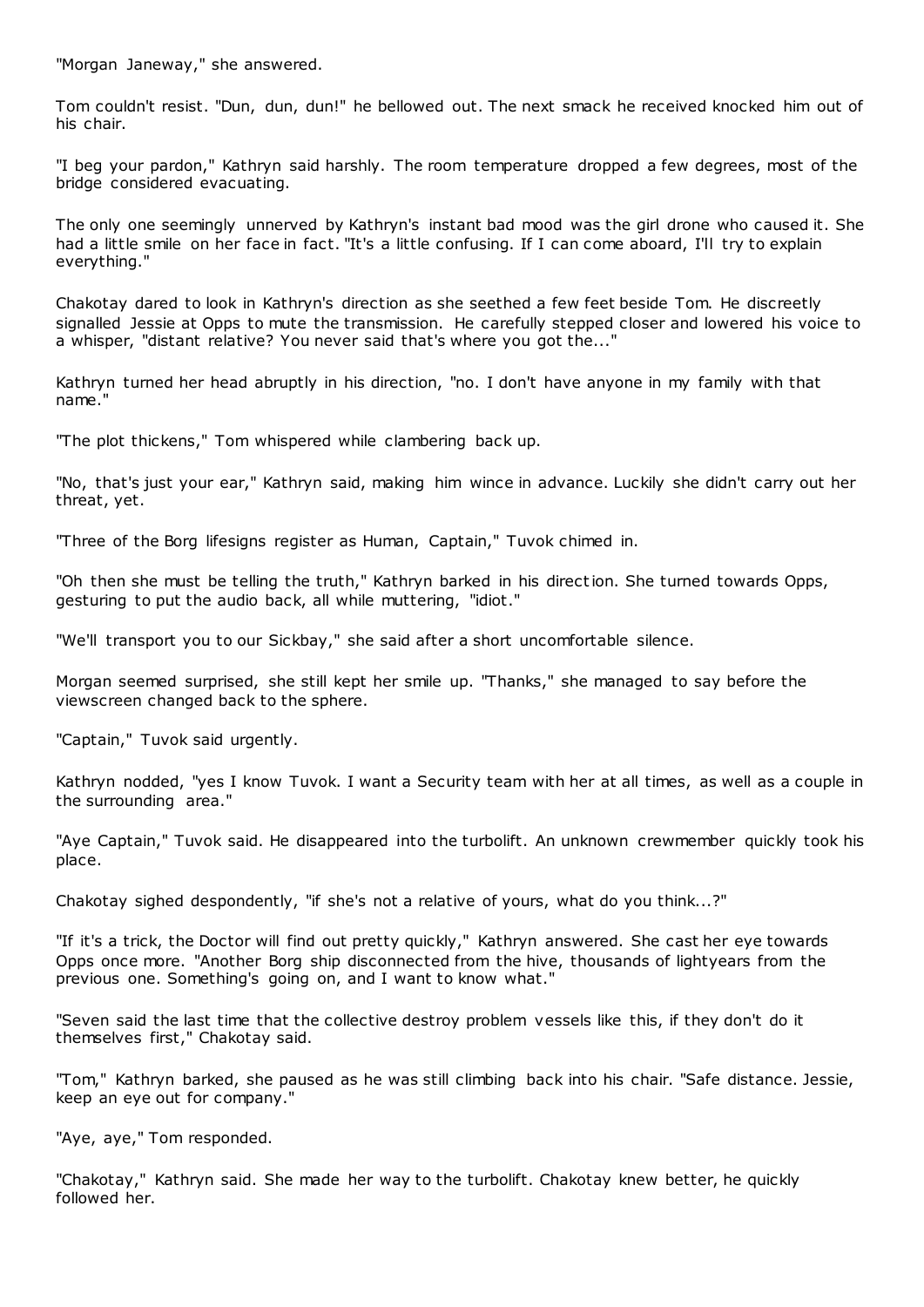# **Sickbay:**

When the command duo arrived, they found their Borg guest already being scanned by the Doctor and dressed in a medical gown. Both of them behind a forcefield.

Kathryn gritted her teeth firmly as she saw no sign of a Security team inside like she ordered. The two teams outside looked to her like they'd lose a battle with a toddler.

Thankfully, the Doctor thought to speak first, preventing her from snapping at someone yet. "Some of these implants are going to take a while. I'm unfamiliar with some of them. It seems like the Borg have learned a few new..."

"Nobody told you to do that Doctor," Chakotay said before Kathryn could say something worse.

The Doctor looked toward them, startled and alarmed. He gave the girl a worried but brief glance. "She's a child, Commander. I... she..."

"Who are you, really?" Kathryn cut in harshly.

The pair stopped close to the forcefield, Kathryn stared at her the whole time, making the young girl uncomfortably laugh and fidget.

"I'm from the future, we..." she replied.

"No," Kathryn said, her gaze intensifying. "That doesn't answer my question."

Chakotay cringed from her tone. He turned his head toward the girl, expecting her to be affect ed by it too. To his surprise Morgan seemed to find it funny instead.

"It was going to, kinda. I can't really go into details, because I'm from the future. I shouldn't have mentioned my surname, so oops on my part," Morgan replied. "You have that Time Directive thingy, so..."

Kathryn only blinked in response, apparently rendered speechless.

"I guess we do," Chakotay said, chuckling slightly. Kathryn shot him a withering glare, strong enough to melt his insides. He tried his best to avert his eyes. "The cat's out of the bag though. So you got to tell us something."

Morgan looked around with a frown on her face. "Okay?" She shook her head and stared at him quizzically. "I don't get what a bag's got to do with it, but yeah I realised that I still needed to explain something."

"All you could give us was; from the future," Kathryn muttered.

Morgan stared down at the floor, "no." She bit her lip nervously, "things need to change. You're not safe if you keep going." She reluctantly lifted her head back up to meet their curious gazes. "I hoped we'd run into you at some point, so I could stop it."

Kathryn felt her throat start to close up, her shoulders tense. "Stop what?"

"I don't know when. Since you don't know who I am..." Morgan said with a small stutter. "It's probably years away from now. You'll run into an anomaly, or maybe a wormhole. You'll be trapped, then they'll come."

"The Borg Sphere?" Chakotay said, his voice quieter than usual.

Morgan nodded grimly. "It's a trap. Voyager will be damaged. I don't know what happened after. I wasn't..." she shook her head timidly, "there. I was already, you know."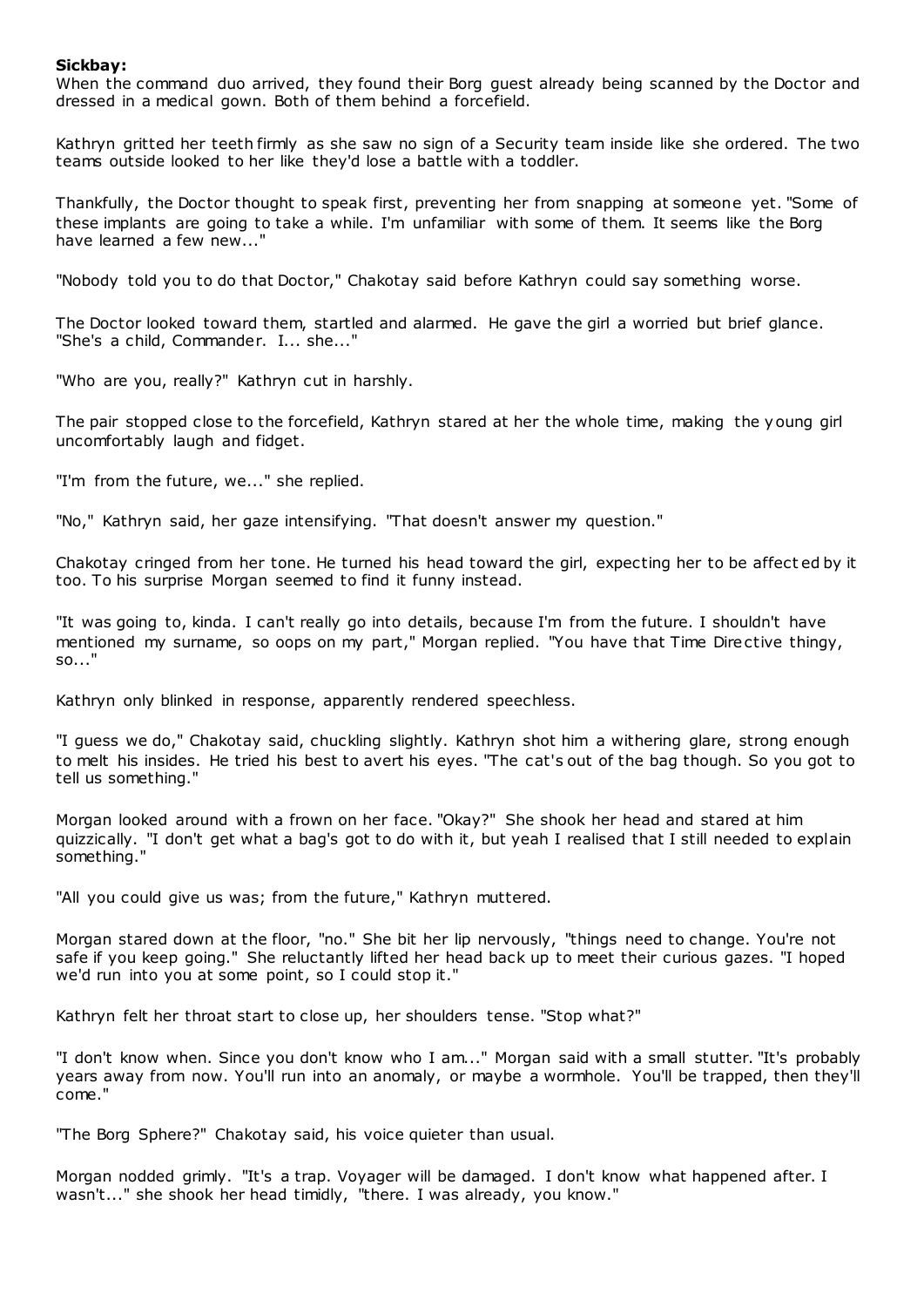Kathryn studied her carefully, all while the lump in her throat throbbed. "You found a way to come back and warn us?"

"No, that's why I don't know what happened to Voyager. We lost the link, we were pulled into something, probably the anomaly slash wormhole. We were in the past and in some unfamiliar bit of space," Morgan replied.

"Let me guess. Most of your ship's inhabitance destroyed themselves in the confusion. You and the other two Humans were the few that didn't, because the assimilation was fresh," Kathryn said.

Morgan pulled another confused face, which she pointed at the Doctor first, then at Chakotay. Once she got back to Kathryn it fizzled away into realisation. "Oh, no. The other two Humans aren't from Voyager. I was the only one assimilated."

"I see," Kathryn frowned. "And you introduced yourself as Morgan Janeway because...?"

Morgan's shoulders fell, "you don't believe me. Maybe that's for the best, I suppose."

"Would you? I mean you can't tell us when this happens, what kind of anomaly we should avoid. How only one member of the crew, a crewmember we don't have, was captured," Kathryn said, her patience waring thin.

"Kathryn," Chakotay said softly, hoping to calm her.

It stalled her for the moment, allowing her to see the dejected look on the teenaged girl sitting opposite her. She sighed, the anger left behind a bitter taste. "I'm sorry, but you're asking a lot of us here."

"All of the survivors were in the maturation chamber when this went down," Morgan said in a much lower and hard voice. "I was only a little kid. A frightened kid being bungled into an escape pod, the only escape pod picked up by them. I don't know what anomaly it was because I was playing in my room when we ran into it. I don't know what year it was or how old I was as I hadn't yet learned about times or dates. I'm sorry if my confusion is such a pain to you." Once done she turned her body away so she couldn't see either the Captain or the Commander.

The words punched Kathryn in the gut a couple of times. She noticed Chakotay turn his head her way, she turned her own away slightly. "I see," she could barely get out through her closed throat.

The Commander watched her walk away towards the office. As soon as she entered it, he stepped to one side, closer to the Doctor. "We need you to run a DNA test, if she's stable," he whispered.

The Doctor grimaced, but nodded anyway. He walked over to the tray to pick up a hypospray.

"So, is the name you gave us your real one?" Chakotay asked in a gentle voice.

Morgan didn't answer, she kept her back facing him. He thought he heard a huffing sound come from her. The Doctor walked back over to her to use the hypospray on her arm.

"You don't go by any other name?" Chakotay said carefully.

Morgan waited a few seconds before answering him with a simple, "no."

"I see. Time travel and the Borg, both make for a tense situation on their own. Don't take it personally, most of us don't," Chakotay said.

"Right," Morgan mumbled, turning her head back away.

Chakotay paused for a moment in case she said anything else. He began to walk away slowly, towards the office. Half way there the Doctor resumed what he was doing when they first entered.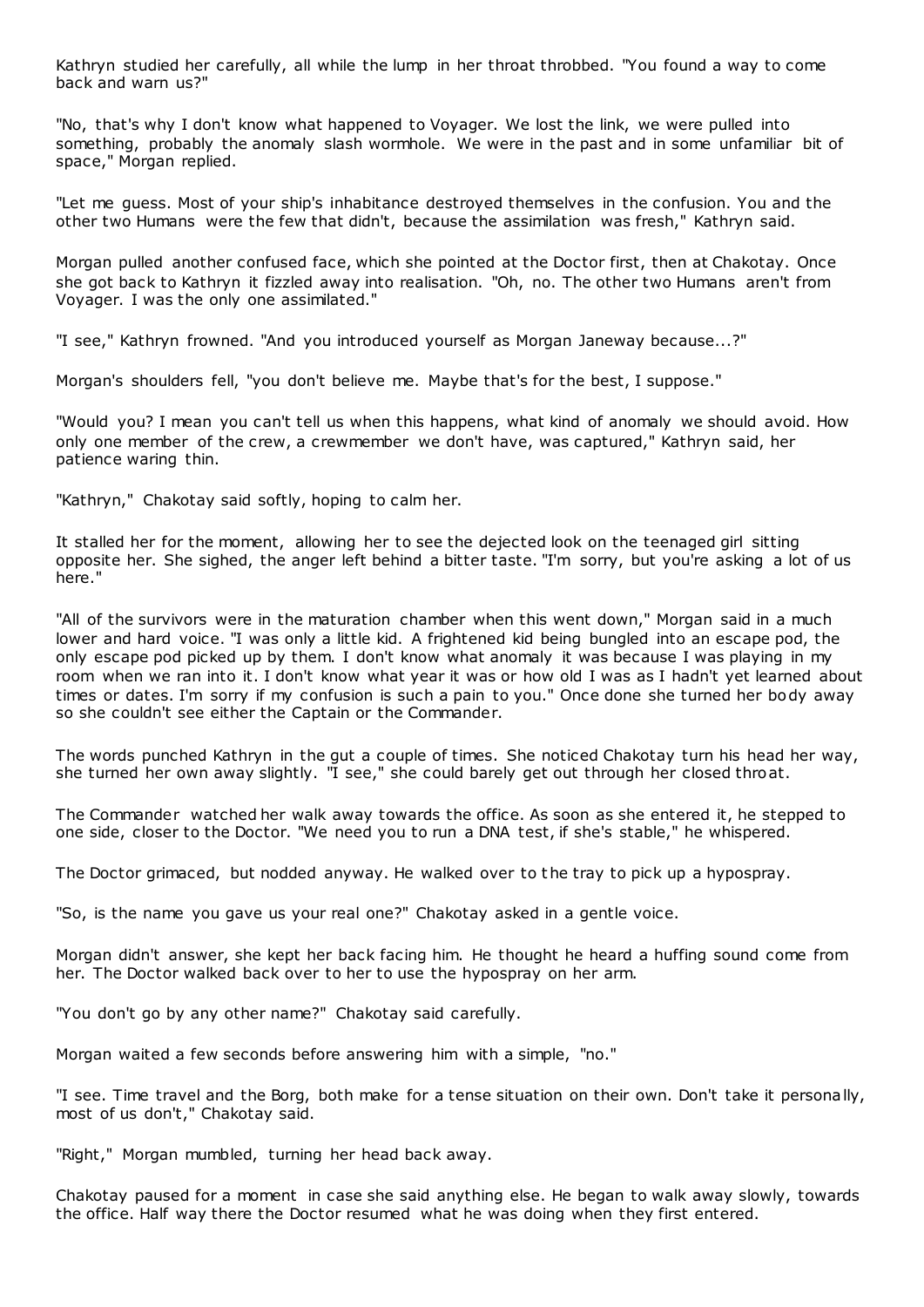"This has to be a trick. It's got to be," Kathryn grumbled as soon as he arrived.

Chakotay nodded slowly. "She doesn't claim to be Kiara, if that's what you're worried about."

Kathryn stared at him intensely. It didn't have the same effect it usually did on him. He figured her heart just wasn't in it. "Nobody said that. Why would you even bring something like that up? It doesn't help anyone."

"You're thinking it, so am I," Chakotay said. Kathryn grunted while rolling her eyes. "Whether or not she is, the implication is still that in the future someone's daughter will be lost to the Borg. We don't know how far into the future she's from."

"No, not now that we know about it," Kathryn said.

"Do we? Are we supposed to avoid every kind of anomaly for the rest of the journey? Can we afford to ignore wormholes?" Chakotay questioned.

"All we have to do is not chuck every kid into escape pods during a Borg attack," Kathryn sniped at him. "I doubt I would have ordered that."

"You don't know the situation, Kathryn. Voyager could've been doomed anyway," Chakotay countered. He shook his head, "that's the point, we can't second guess ourselves."

"So we continue on our merry way with our hands covering our ears, singing tralalah," Kathryn hissed. "Not a chance, Chakotay. If she's not some Borg trick, or a disconnected drone losing her marbles, then we know what's coming. We can avoid it. And if you mention it could be the old *us knowing it causes the event* closed loop crap, I'm demoting you to Neelix's assistant."

"Do you really think the Borg would come up with something so convoluted to capture us?" Chakotay smirked at her.

Kathryn thought about it, then she scrunched up her face. "The same idiots whose master plans involve assimilating us in the twenty first century, instead of simply sending a hundred cubes to Earth in the present. Yes, yes I do."

"True, but it's not. I'm sure that sphere could handle us. It already did," Chakotay said.

The Doctor joined them, all while clicking his tongue and mumbling to himself. The pair stared at him quizzically. "I really hope you don't want me to leave her in that state," he said in a frustrated voice.

"There's very little technology on her, Jessie even had more during her stint. What's your problem?" Kathryn said curiously.

"The problem is I already knew she was assimilated at an extremely young age before she mentioned it," the Doctor huffed. He waited for a reaction, but didn't get one. "This isn't another Seven of Nine case."

"Of course not, nobody thinks that. She's already shown signs of a personality," Kathryn grunted.

The Doctor's eyebrow shot up whilst twitching, Chakotay tried not to laugh.

"Implants she received as a toddler are still there. Clearly some unqualified moron has tried to take some of the more damaging ones out of her as she's grown around them, leaving internal and external scars behind. Then there's some pieces that have clearly replaced what was there before, so clumsily I'm going to assume a blind person did it," the Doctor said.

Chakotay's mirth was long gone. Kathryn grimaced and folded her arms once more.

"I can remove most of them, but like Seven's it's going to take some time," the Doctor finished.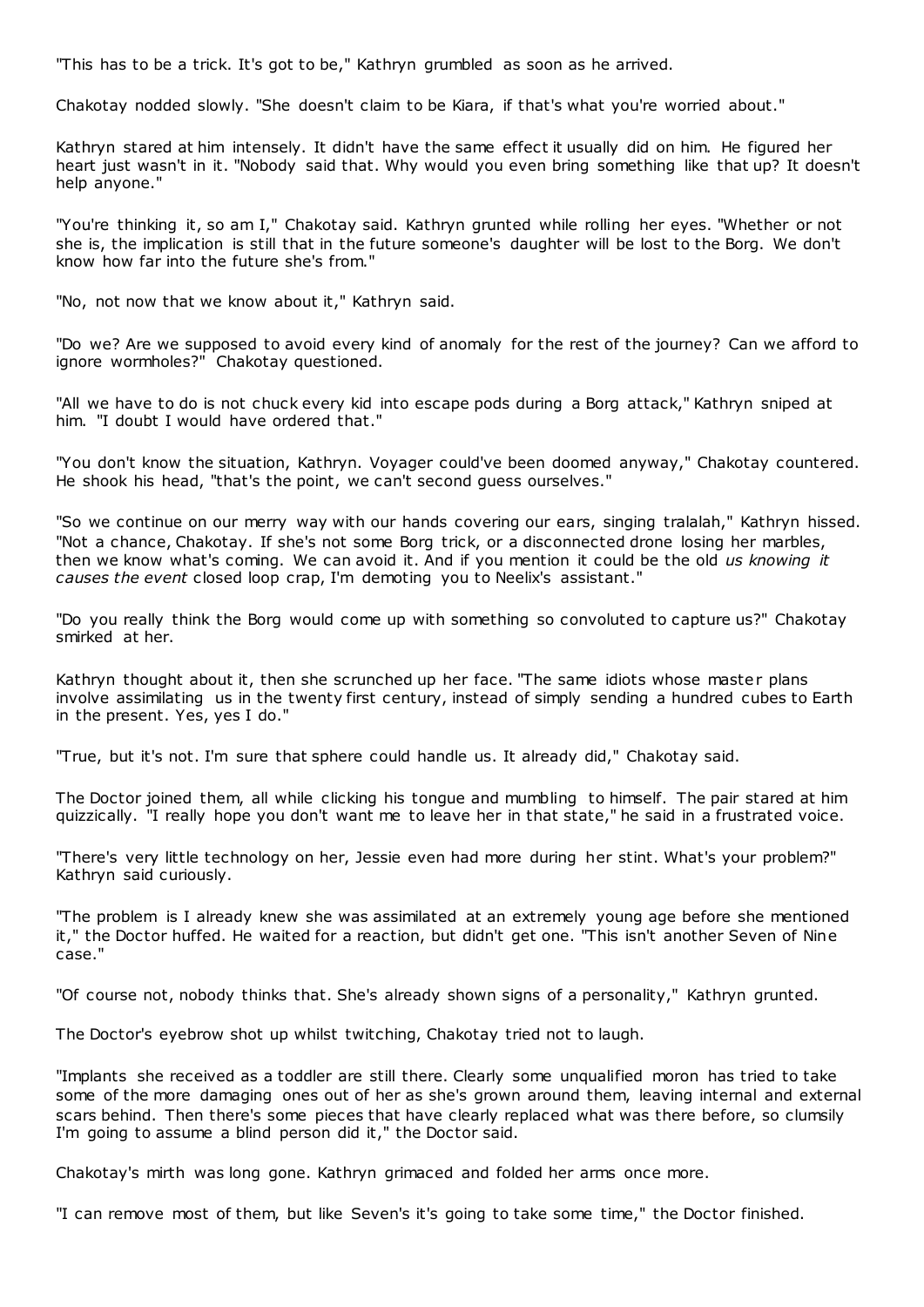"If you have her consent, I don't see why you can't," Chakotay pointed out. "We needed to make sure..."

"It doesn't matter. She's Human, she sought us out. Get started Doctor," Kathryn said.

The Doctor nodded, he still looked a little angry at the situation as he walked back out of the office. He passed the door as it opened, allowing a Security team to finally arrive.

"Why do we always get the Borgs?" Foster whined.

"Beats me. Maybe even with only half of a hot stuff team, we're better than the rest," Thompson said, prompting the other three to stop and stare at him blankly. He sniggered at their almost identical expressions. "I was being generous, quarter."

Foster was the first to shake it off. "I hear it was because someone on our team has a Borg punching habit. Considering how beefy they can be, I'm not sure if I'd believe that rumour even with a good team. But us, nope."

The team parted slightly so James and Thompson could remain near the door, while the other two were to go through the office to guard the other.

"Seven of Nine isn't beefy, she's br..." Craig smirked. He turned slightly so he could walk away. He stalled completely when he spotted the new arrival. "...Amazing."

Thompson and Foster turned their heads to cringe in his direction.

James' eyebrow twitched, "she's no longer a Borg, and she was violently coming onto me. I'd hardly call it a habit."

The two stopped their cringing to turn their heads in the opposite direction, towards James. This time their eyes were a little wide, Foster's jaw threatened to drop.

Kathryn chose that moment to step out of the office, and so she almost walked straight into Craig. On seeing him and the rest, she armed herself with a scowl. "It's about time. You need to work on your punctuality."

"Oh sorry," Craig said without even looking at her. He handed a PADD to her which she took off him with a puzzled look.

One glance at it made her jaw visibly flex. "Jessie being *cute* is debatable, but you still having a chance is laughably wrong," she said huffily. She headed out, not before tossing the PADD back at him.

"Ow!" Craig cried out as it bounced off his head, and brought him out of the trance. It also got the rest of his team's attention again. He rubbed his head, pouting for a short time until he realised what he'd done. His face turned very red. "Oh... no."

Thompson and Foster struggled to keep a straight face as they glanced between him and the girl he had been staring at. James followed their glance and back again.

"Really Craig?" he said, bemused.

"Why are you complaining? Less competition for you," Thompson sniggered.

"What, she's the girl of my dreams," Craig said defensively.

"Who, Borg girl or Jessie?" Foster asked, genuinely confused.

James couldn't help but laugh at them all. "Wow, you guys get your girl obsessed wires crossed far too easily. They're not around just for your staretastic fun, you know."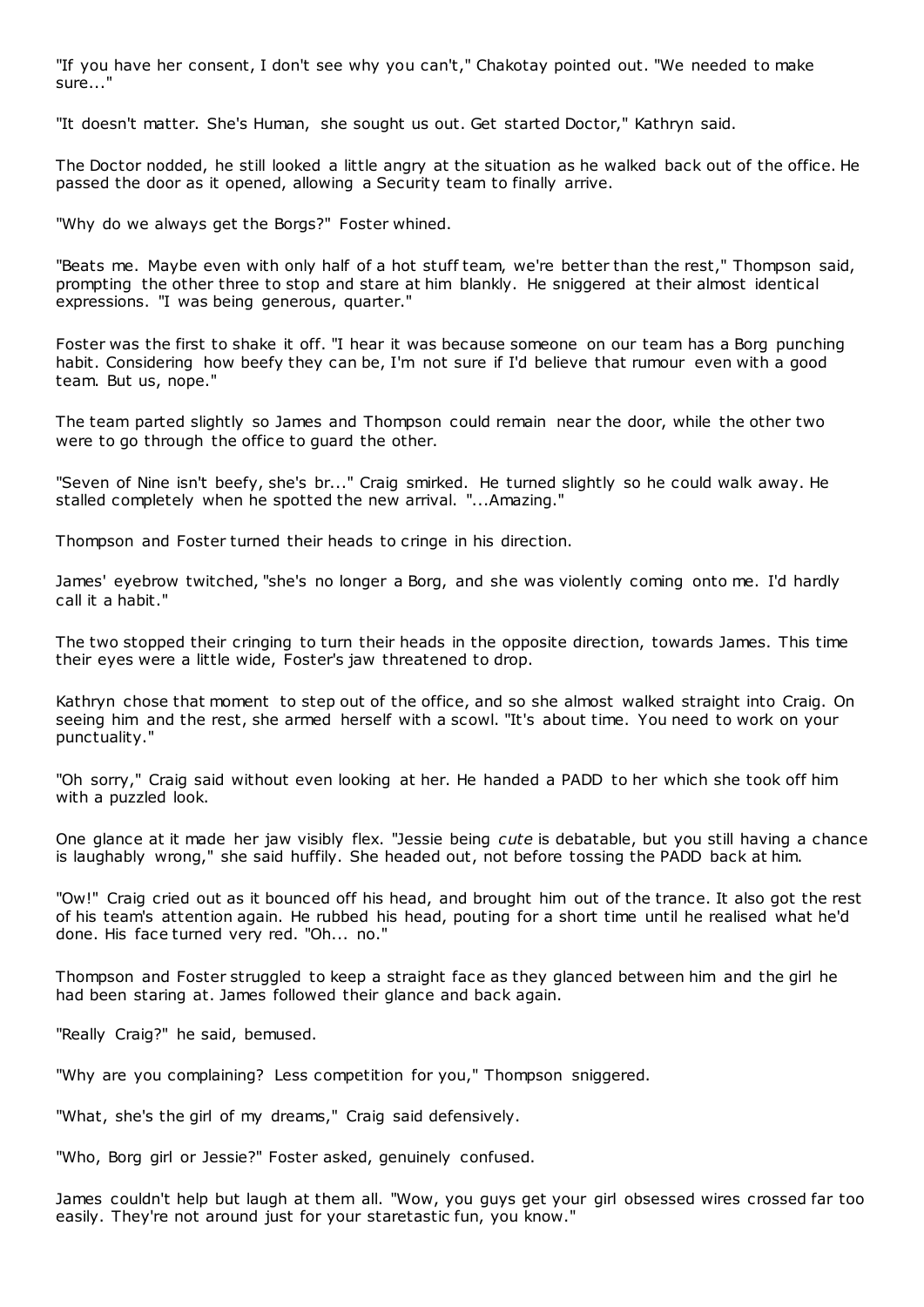"Yeah yeah, I'm sure the feminist douche routine gets you all the Borg gals. But still, let me know if it works and we'll throw a Not A Virgin Anymore party," Thompson said in a patronising tone. His hand went to pat James on the shoulder, but the almost blank stare he got for his comment put him off. Instead he walked over to place it on Craig's. "I'll get the other door." He hurried through the office, colliding with Chakotay on route.

"What's so bad about Borg girls? Jessie and Seven used to be Borg," Craig questioned.

"I think er, that wasn't the point of the joke. Seven made a move..." Foster laughed very nervously while accidentally catching a glimpse of James' still blank and yet unnerving expression. "You know, we're supposed to guard both doors." He hurried off too.

James shook his head, his face softened back a little. He spotted Craig sneaking another glance at their guest. "You even like Seven? Is it the implants?" he asked him like nothing happened.

"I can see through them, see their real face," Craig replied.

"Okay, that's not what I meant," James said, cringing slightly.

"On the other side of those implants she's the girl I've been dreaming about all my life," Craig almost swooned.

James felt a little second hand embarrassment for him. He quickly tried to throat clear it away. "Maybe tone it down a tad, I feel like a side character in a Disney film."

"Yes please," Chakotay butted in as he joined them. He picked up the dropped PADD. "Can we hold off on the drooling over a child, it's wrong enough."

"She's not a kid," Craig protested.

"She could be, there's also a chance she might not have even been born yet," Chakotay said to him, frowning slightly.

"Yeah," James agreed, then he looked confused, "what?"

Craig didn't react, he was too busy staring with worry at the PADD in the Commander's hands. Chakotay keyed in something on it and handed it back. Craig's face fell as it was now completely blank. "Now that your schedule is empty, you can do your job without distraction."

"Um, yes sir," Craig squeaked.

Chakotay smiled darkly, "good." He followed the Captain out of Sickbay.

Oblivious to the conversation nearby, the Doctor gestured for his patient to lie down. She did so with a nervous look in her eyes.

"It's all right. We'll warm up with a few of the smaller implants," he said gently. He brought over a small pen shaped tool towards the little metal pieces surrounding her left eye. "The ocular implant frame should be quick and painless without the ocular piece itself. How's your vision in that eye?"

"Fine, I mean same," Morgan replied. She closed her right while keeping the left open, then did the same with the left. "Yeah same."

"Good," the Doctor smiled. "We'll remove the frame first."

"Thanks, it gets on my nerves," Morgan said.

The Doctor chuckled, "yes, that's the problem. Might I ask who maintained your implants?"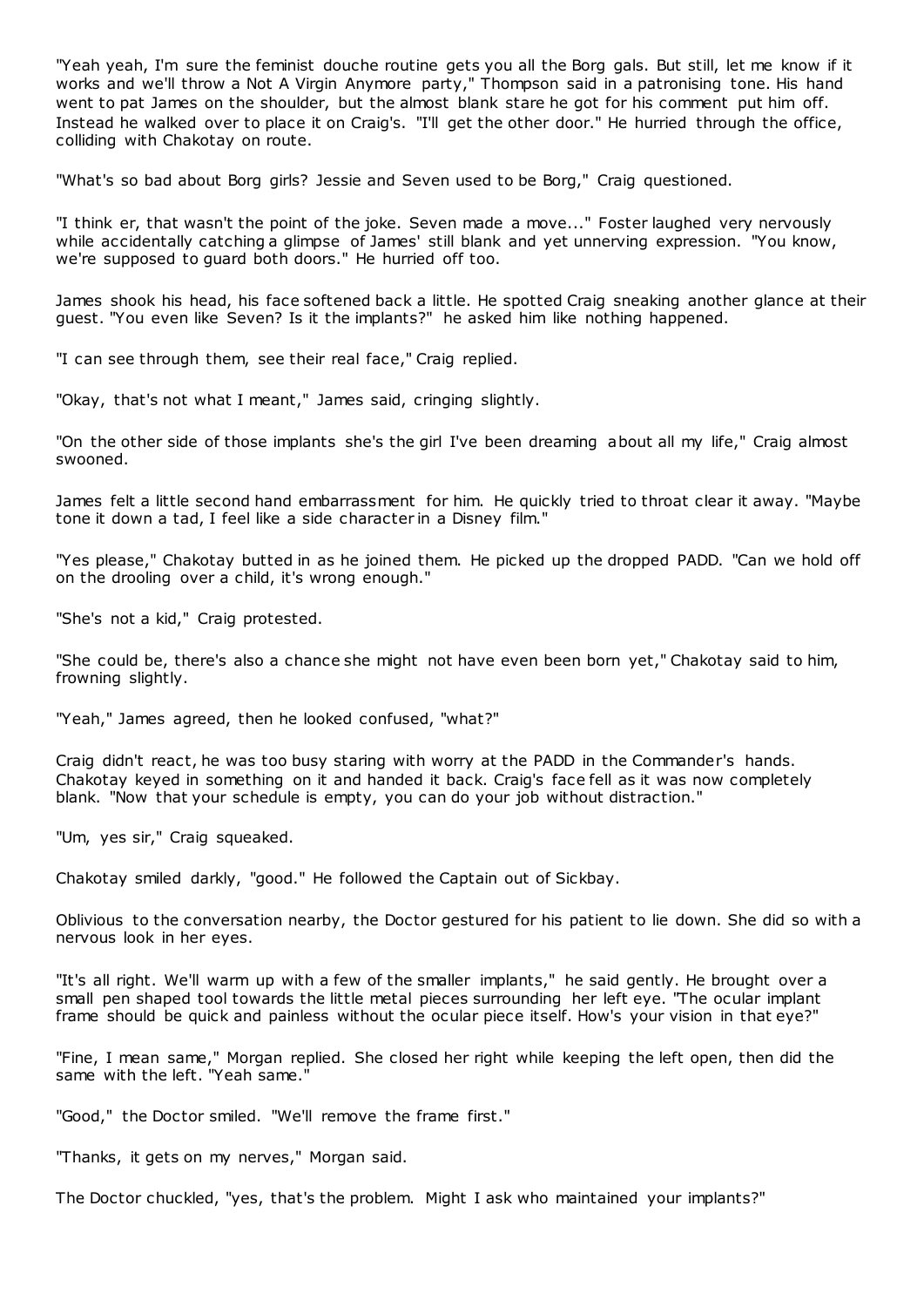"Um, a few of the older kids did. We tried to take them off ourselves, but we'd have to replace them. We didn't really have the data banks on assimilation handy," Morgan replied with a grimace.

"I understand. Don't worry, I should be able to make you good as new. It'll just take a while and some patience. Okay? There's going to be some scarring from the old and newer implants, but it's only temporary," the Doctor said, oblivious to his patient tensing up and further face scrunching. "Some implants might not..."

"Doc , bedside manner," James butted in.

The Doctor winced when he noticed his patient's discomfort, "yes, good as new."

"Okay," she said with a small smile.

James sighed as he backed off a few steps to guard the door. Doing so he caught Craig still standing next to the office, his mind a few lightyears away. "Craig!" he hissed. The younger man jumped, startled by his voice, he looked across his shoulder. "At ease or you'll sprain something."

"What?" Craig stuttered in confusion. James' eyes gestured toward the patient and back again. Craig's face flushed bright red, he hurried over to join him on the opposite side of the door. "I was guarding, keeping an eye. It's my job."

"If I knew drooling was a job requirement, I'd have stayed on the Bridge," James said.

Craig assumed he was only teasing him. Even so he felt a little paranoid, his hand reached up to check his mouth. Thankfully it was dry. Unfortunately James saw him do it and was struggling not to laugh at him again.

## **The Bridge:**

"Report," Kathryn ordered as she stepped out her Ready Room.

Tom's shoulders tensed. Luckily for him Jessie replied first, "sensors picked up an energy build up off our starboard bow."

"On screen," Kathryn said, turning her attention to the viewscreen. For some reason it wasn't focused on the Borg ship, it seemed to be off. She waited patiently for her order to be fulfilled. It didn't. "I said..."

"It is," Jessie snapped back. "That's what the energy build up looks like."

Kathryn clenched her jaw. Chakotay rose from his chair to stand beside her. "Whatever it is, it clearly hasn't shown its face yet."

"Back us away, Tom," Kathryn commanded.

Tom shuddered, "that's the thing. Backing off was my first instinct. I can't."

"Why not?" Kathryn frowned.

Tom tried again for the tenth time. The console responded with the negative bleeps. "Helm's not responding. Engineering reports no problems."

Kathryn swung around to face Opps. "Reroute."

Jessie shook her head while she worked on it, "same problem."

"Engineering," Kathryn called as she tapped her commbadge.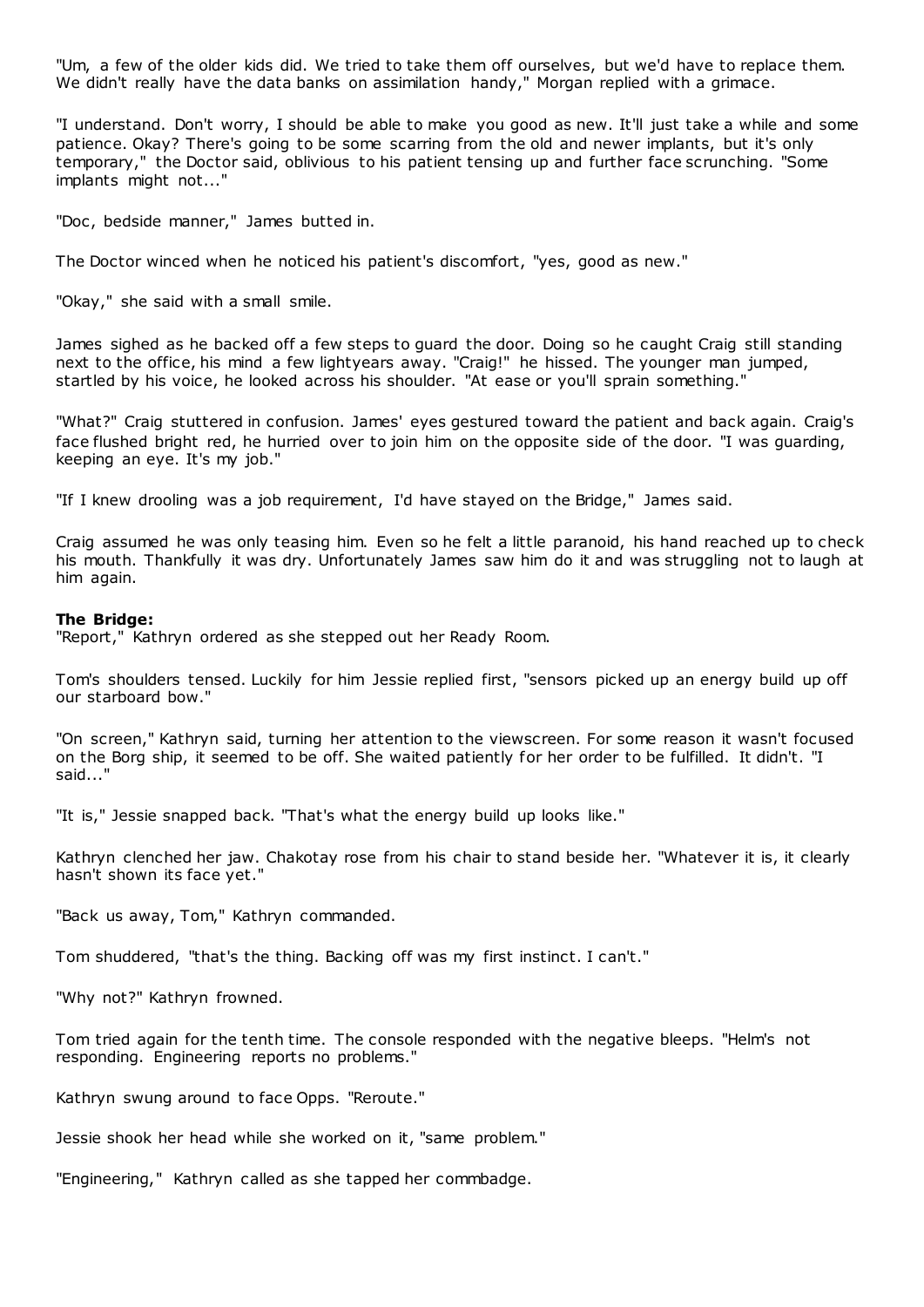*"Seven of Nine here Captain. The commands from the Bridge are reaching the engines, however there is a tremendous drain on the power relay emitters. We are attempting to repair them now. I recommend no further helm commands to be sent until we determine the cause."*

Chakotay's brow furrowed, "emitters."

"Is this build up causing us any other issues?" Kathryn asked.

"Negative Captain," Tuvok replied.

"Nothing, yet," Jessie also answered.

Kathryn sighed, she headed over to her chair. "Keep a close eye on whatever the hell that is, but don't forget to keep an eye out for further company."

"Speaking of which, the sphere is hailing us again," Jessie said.

Kathryn nodded, hoping she'd know that meant to open a channel. The viewscreen changed from the eery black to the interior of the Borg ship. This time a man in his mid twenties greeted them. He faired a lot less than Morgan, he still looked very much Borg in comparison.

"I assume you're having trouble moving as well, Voyager," he said.

"Captain Janeway, Starship Voyager," Kathryn said icily.

The man's lips curled slightly, though his eyes gave away a little concern. "Sorry, Tiran... of the Borg Ship."

"Great, can we meet somebody who isn't snarky for once?" Kathryn growled.

"You started it," Jessie pointed out.

"Our systems aren't what they used to be. Without the collective, barely anything works, but we have managed to pick up faint temporal signatures from it," Tiran said.

Kathryn's face quickly drained of colour. "Temporal? You mean..."

Tiran sighed, "no, I don't think it's the same anomaly."

"I don't think isn't reassuring," Tom said. "Wouldn't you know, you were there?"

"No. When we were in the maturation chamber, we weren't aware of what was happening," Tiran answered. "Also the moment your ship loses the connection, it's lights off metaphorically. No sensors, no flight control, shields. No windows. We're as in the dark as you."

"So why can't it be the same anomaly?" Kathryn asked.

"We've detected a few of these on our way here. Also, from what archived data we've recovered from before the disconnect, the details don't match," Tiran replied. "I'm sure a second errant Borg Sphere would've been mentioned."

"Not necessarily. Miss Morgan explained that she wanted to avoid the catastrophe. Our encounter may have already altered our path," Tuvok said.

Tiran didn't look convinced, his eyebrow raised and his mouth twisted a little. "I don't believe in that. Fate is fate."

"Is that why you let her do this? Because it doesn't matter," Chakotay said.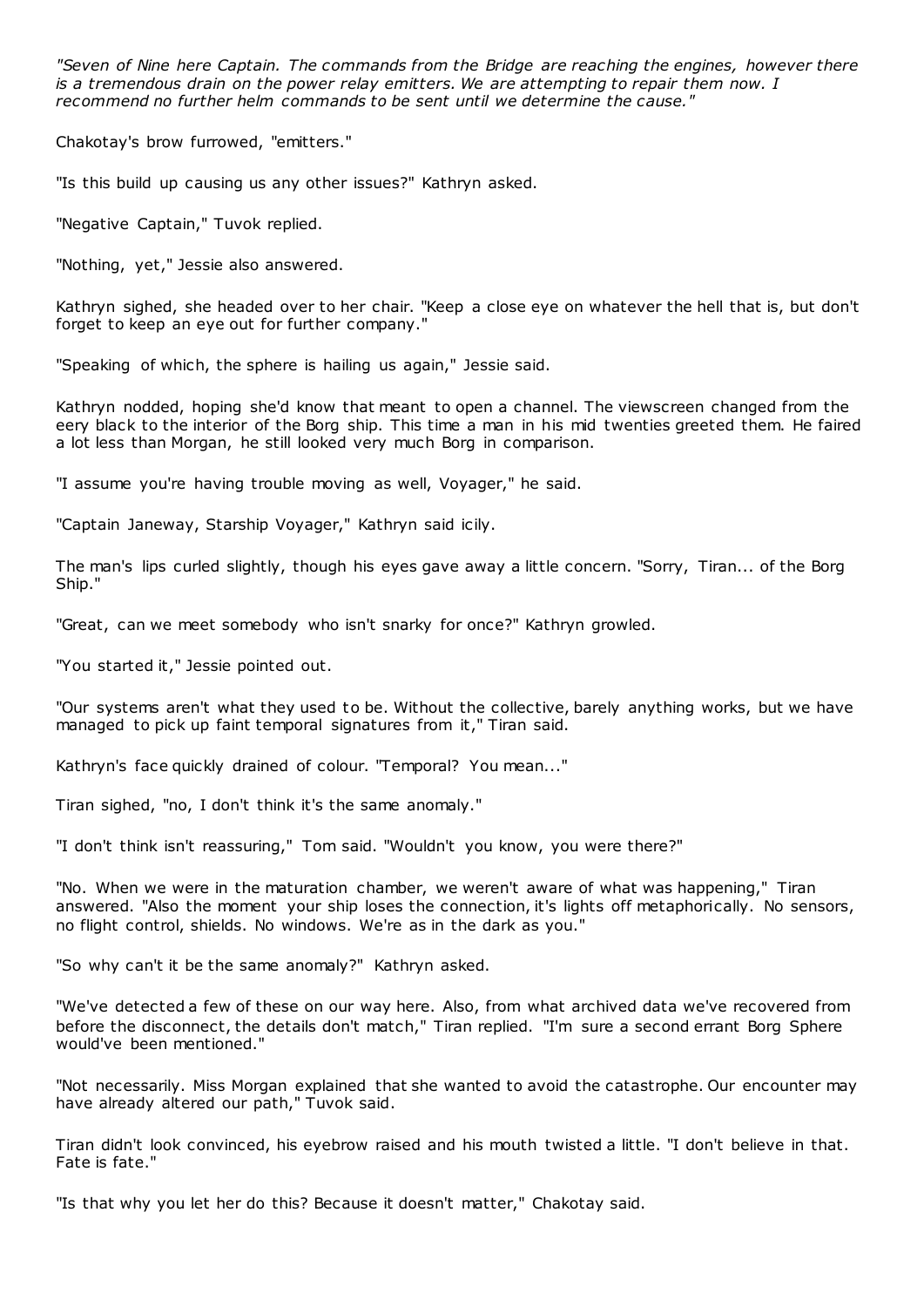"You're kidding?" Tiran laughed dismissively. "Once that girl sets her mind to something, you've got two choices; surf the wave, or struggle against it and drown."

Chakotay glanced across at Kathryn. He knew all too well that feeling. His fears were growing.

"Are you sure?" the Doctor asked, his paranoia cont rolling him for the moment.

Morgan narrowed one of her eyes, her other eye still a little numb from the operation. She smirked at him, "I thought you were supposed to be the medicine king, thee greatest of them all?"

The Doctor chuckled, his pride grew to the ceiling and through it. "Of course, I'm not only programmed with..." She reached out to snatch the mirror from his hand while he was distracted. He stammered as soon as it vanished from him. "Your treatment isn't complete yet. I don't want you wigging out like Jessie did, perhaps you shouldn't..."

His warnings were ignored. Morgan brought the mirror up opposite her face. He winced, expecting the worst. As she inspected her brightened skin tone, she gently traced a few of the scar lines left behind on her bare scalp.

The Doctor was ready to call the Security team over, having flashbacks of Jessie's freakout again, when the girl genuinely smiled. He instantly felt relieved.

"I've removed the worst of them. I recommend we take it easy for the more benign implants, as we don't want to risk further trauma to your body. Perhaps we can schedule an appointment once a week," the Doctor explained.

Morgan lowered the mirror and passed him a grin, which was the last thing he was expecting right now. "I look less like a sweaty robot, and more like a person. Thanks Doc ."

"You're welcome," the Doctor smiled back. "I can accelerate your hair growth if you wish."

"You still think I'm going to go all *eeeeh* on you?" Morgan asked playfully.

Next to the door Craig laughed, prompting James to stare blankly toward him. He rolled his eyes when Craig's laugh ended with a dreamy smile. "Craig, stop that. The creep level's already way too high," James whispered.

"She doesn't care that she isn't *girly* yet. She's funny," Craig whispered and snapped defensively. He folded his arms in a huff, "you're just jealous."

James' eyebrow raised higher than normal, "okay, you're not really my type, but okay. Whatever helps you sleep at night."

Craig turned a little red and started to bluster, "no that's not... no. Jessie flipped out, Morgan's like *whatever*."

"So was I. You need to look up jealous in the dictionary," James whispered whilst shaking his head.

The Doctor meanwhile pressed a hypospray into his patient's neck. After doing so he did a side eye glance towards the two whispering Security officers. "I can replicate you a change of clothes now that we're done. I'll ask them to step outside, then update the Captain with your progress."

Morgan's eyes seemed to widen a little in a panic, he wasn't sure why. She pulled herself from the biobed. "No, no, I'll pick something. I vaguely remember your style."

"Um," the Doctor said, momentarily speechless.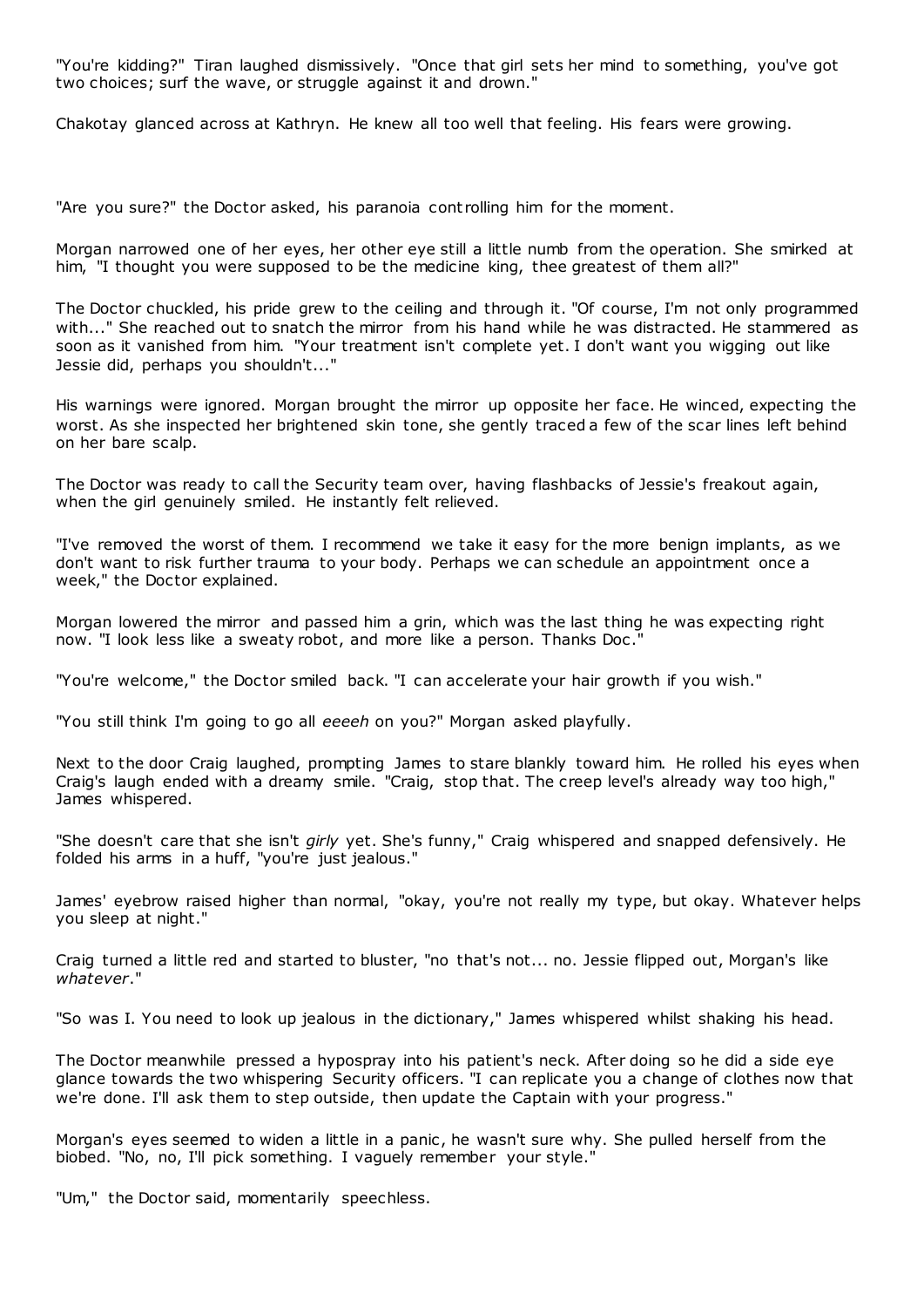"I don't fancy a one piece thingy, with these stuffed and up in my face so..." Morgan said, gesturing towards her chest.

"I um... replicator is there," the Doctor mumbled while pointing. "Wait one minute though." He walked towards the door, blinking rapidly.

"I'm nineteen, it's not creepy," Craig protested in a hushed but annoyed voice.

James was about to make another comment when the Doctor approached them. "Can I have you two step outside for a few minutes? My patient needs some privacy," he said mostly in Craig's direction.

"Sure," James nodded. He turned to leave.

"Hmm?" Craig didn't seem to get it. When he did his eyes brightened which worried James and the Doctor. "Oh, I see." Thankfully he started to leave as well, but stopped half way through the door. "Don't put her in a catsuit too. Maybe something normal, red maybe..."

James grabbed his arm to pull him the rest of the way out. He whined all the way, "heeey, why, I was going!"

"Nobody should care what the fifteen, sixteen year old girl is wearing Craig," James said as the door shut behind them.

"Two down," the Doctor muttered. He stepped into his office.

The doors parted for Seven as she made her way into Astrometrics. Distracted by her PADD as well as her thoughts, she didn't see the path of toys she was about to enter. Two bundled together made her stumble to a stop.

"Hey," Kiara whined while sitting cross legged on the floor next to the door.

She reached out to grab the now separated toys. "Don't split them up, mean..." the girl snapped while looking up at the culprit. From where she sat, she couldn't see the ex-drone's head, the chest being so high up and large it blocked her entire view of it. "Eep!" she squeaked during her escape.

Seven scanned the entire floor ahead of her so she could navigate a path to her station. Then she realised Kiara wasn't here on her own. "Captain?" The image of the Borg Sphere on the screen was instantly replaced by scans of an area of space they weren't in.

Kathryn drummed her fingers across the station impatiently while looking over her shoulder. "Weren't you supposed to be hibernating after your multiple personalities?"

"The incident was two months ago. I've fully recovered," Seven said, raising a curious eyebrow. She approached carefully despite Kathryn's eyes telling her to do the opposite. "I wish to assist you in this mystery."

"It's no mystery. I sometimes get a little wigged out when I look up at you, and I'm fortunate enough to not be looking at them from below," Kathryn said, turning her attention to in front of her.

"I do not understand," Seven said.

Kathryn sighed, smiling lightly. "There's nothing to assist us with."

"The disconnected Borg vessel. Everyone is discussing it," Seven said.

"Right," Kathryn groaned as she reluctantly brought the image and data of the sphere back up. "Of course you mean that."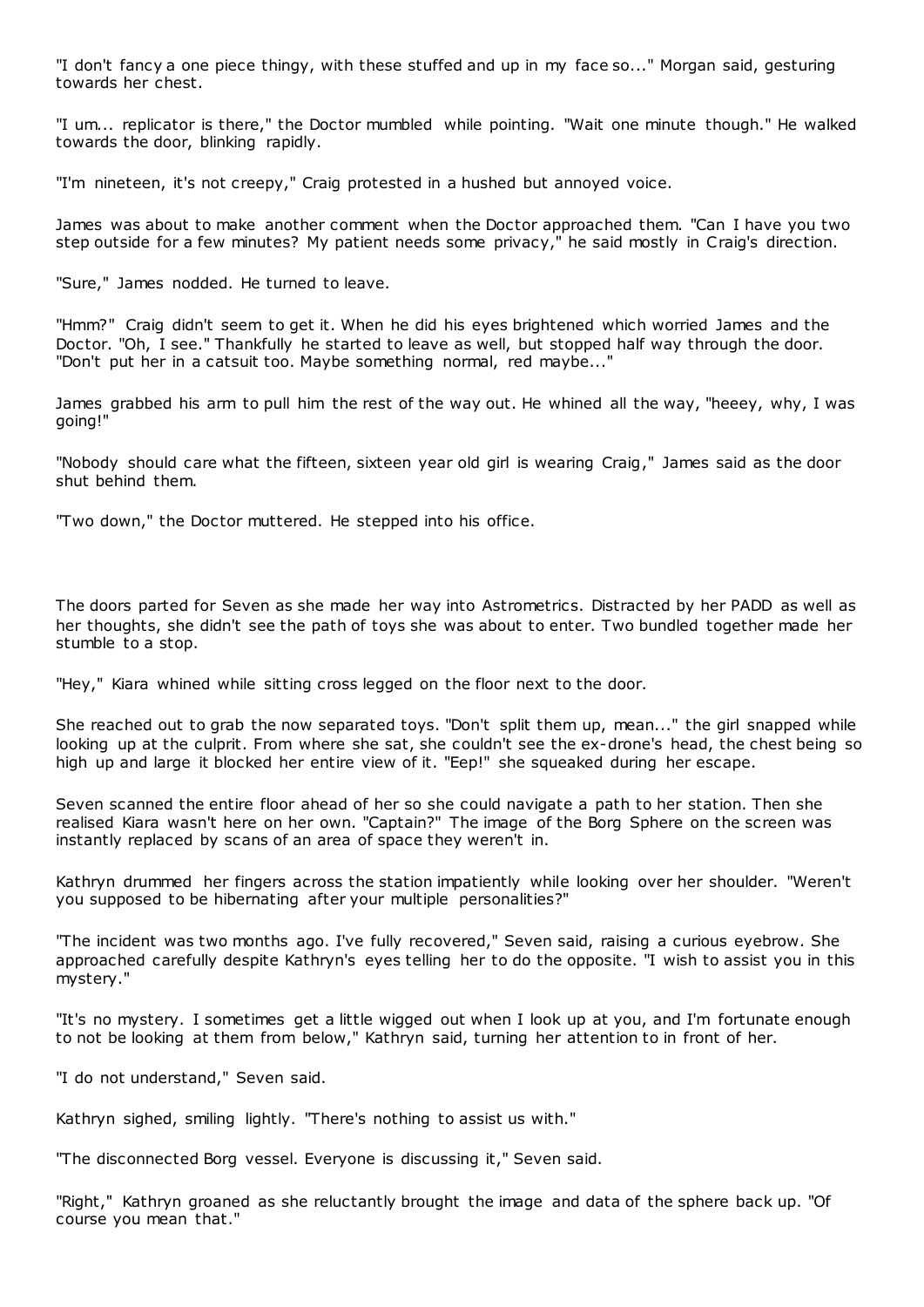"I'm not interested in rejoining the collective, or betraying you. Why did you try to hide it?" Seven questioned once she finally reached the station.

Kathryn pointed a skunk eye towards her, "it wasn't that long ago when you declared you were leaving the ship."

"Yes, and I re-evaluated my options and my opinion. If I didn't, I wouldn't have aided your escape from the Dauntless brig," Seven argued. "The Doctor proved I had nothing to do with the slipstream error. I was also not in control of my actions two months ago."

"Fine, sorry," Kathryn said and to Seven's surprise sounded like she meant it. It threw the drone completely off.

"Really?" she asked.

Kathryn smirked at her. "Yes, don't inspire me to take it back."

"I won't," Seven said. She waited for the Captain to look forward at the screen before allowing a small smile.

"Now onto more important things," Kathryn said.

"The girl from the sphere?" Seven questioned. Kathryn didn't answer and instead focused on the darker patch next to the sphere.

"I wonder if they're related," Kathryn mumbled to herself.

Seven glanced over her shoulder toward Kiara. The little girl tried to pair up the two toys she accidentally kicked away, pouting all the while. She'd move one, and the other would fall over. Seven was sure she didn't break anything. It seemed unlikely to her that the fluffy bear and doll dressed in a Starfleet uniform were meant to go together.

The child huffed and left the bear behind to play with the small model of Voyager, and pile of large lego bricks.

"This girl might not be who she says she is," Seven said.

Kathryn frowned as she turned to stare at her once more. "What?"

"She is clearly hiding something. It's likely this could be a ruse to manipulate your actions, or simply to get on board this ship. She may have presented herself as a Janeway to hide her true identity," Seven replied.

"I was talking about this temporal anomaly being related to the Void ones, not the girl in Sickbay," Kathryn said impatiently. "Kiara's only here because my usual babysitters are busy."

"Where the child is will not stop the Borg from attacking us," Seven said.

Kathryn's frown gradually changed into the death glare. Seven had time to look away. She stubbornly chose not to.

"It doesn't matter who she is or was. No one's getting assimilated. Not today, not tomorrow, not ten years in the future, or whenever the hell it is. Her being here has given us the chance to change things," Kathryn hissed.

Seven's eyes drifted to one side. "Perhaps," she said with some doubt in her voice. "If our knowing changes the outcome, the girl, whoever she is, will not be assimilated. Thus she won't be able to meet us today to warn us."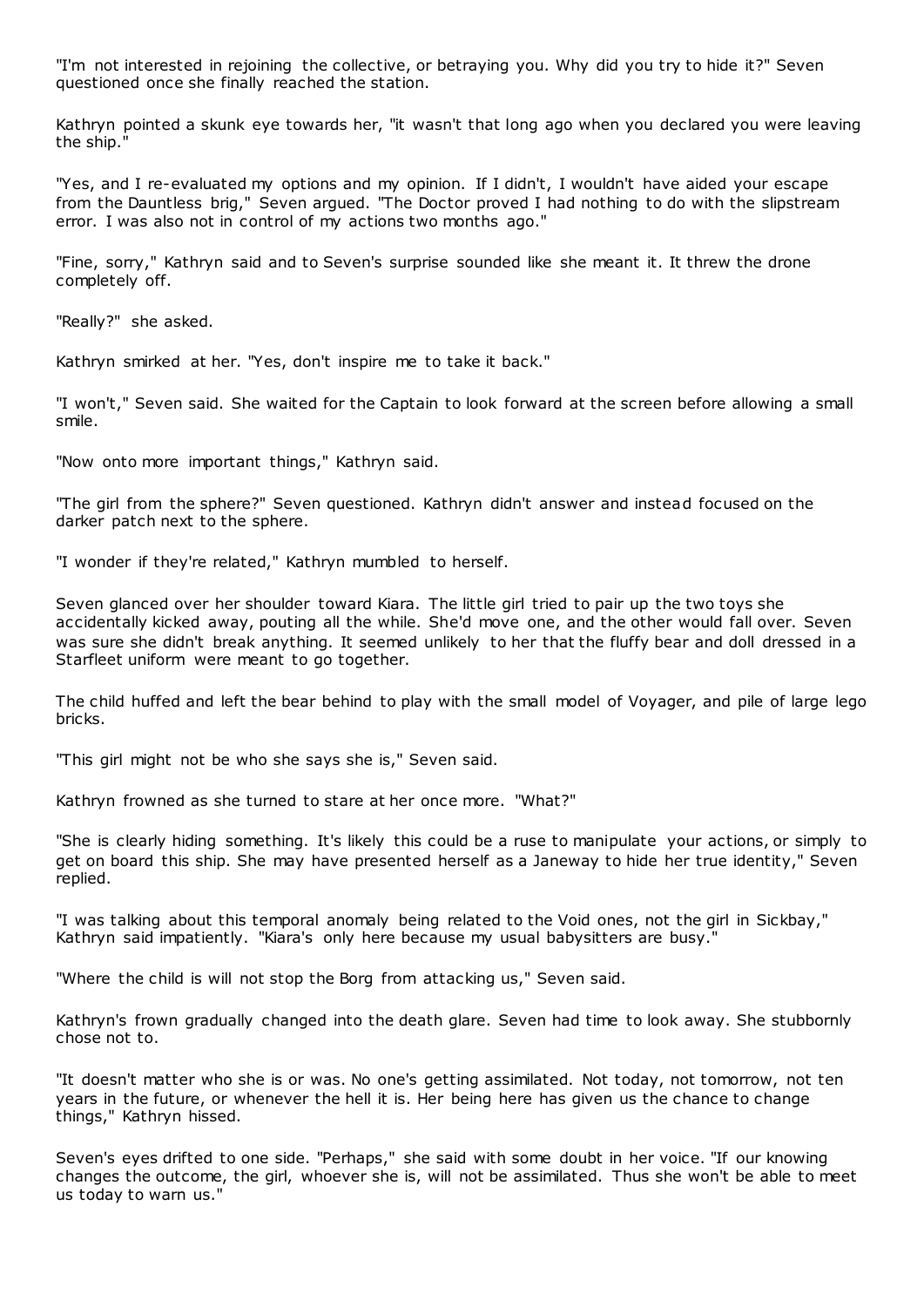Kathryn's head started to throb, she caressed her right temple. "I have considered that, yes. That's why I'm focusing on the anomaly trapping us first."

"Indeed," Seven said, sounding impressed for some reason. "Once we are free, do you intend to liberate the other drones?"

"That's entirely up to them. Now..." Kathryn replied tiredly. "Are you actually going to help me like you said, or are you going to keep prodding my migraine?"

Seven answered her by starting to work on the neighbouring station. Kathryn let out a sigh of relief.

It was short lived. A suspicious tint appeared in Seven's eyes, she had to voice it immediately. "Curious."

Kathryn resisted a painful groan for the time being, "what?"

"The sphere, I do not recognise its design," Seven replied.

"It's a 3D circle instead of a square, does that help?" Kathryn quipped.

"No, I have seen spherical vessels before," Seven said with some offense. "The hull structure is made up of alloys I have not seen before. Its interior design doesn't match any of the spheres that existed whilst I was in the collective."

"Okay," Kathryn said lightly to mask the dread she was feeling. "We know this ship possibly attacks us in the future. We have no idea how far in the future it does. You probably haven't seen it because it doesn't exist yet."

"Perhaps," Seven said uneasily. "Or it has been built since I was liberated. If this *Morgan* is telling the truth, both assumptions are still unsettling."

Kathryn nodded. Seven looked at her, expecting the still worried expression to be there. Instead she saw the stubborn smile that usually meant trouble. "Well, it's a good thing they showed up early then, isn't it?"

"Are you suggesting that we use the sphere's technology to defend ourselves from it?" Seven said with her eyes wider than normal. "Wouldn't that cause a similar paradox than simply avoiding *Morgan's* assimilation?"

"Oh, so you are not on board then?" Kathryn said cheerfully. "Then I'll just have to ask another ex Borg to work on this project."

Seven stared at her with a blanker face than usual. "You assume she is lying, but you will still trust her to help us?"

"I was going to enlist James and or Jessie, but you're right. Morgan knows this ship well, they don't. Good point," Kathryn said with a sly smile. She noticed a little fire in Seven's eyes, it only made her smile grow. "What's your problem? It's almost as if you dislike having other Borgs around."

"I... no. Taylor only heard the disconnection chaos, not the collective, he shouldn't know anymore about the Borg than you do. Rex spent most of her time connected to equally traumatised individuals trapped together. In her few seconds or minutes, she may have learned something but lacks the capability and mental capacity to store any of the Borg's vast data..."

Kathryn started to tap on her station, "hang on... mental capacity." Seven's piercing eyes managed to get even wider as she watched her.

"*Morgan* will likely have similar experience to Rex, but since she was an infant she would've acquired less data than her. I'd decree her usefulness to that of Taylor's. As it's likely she was the youngest of the Borg Sphere's crew, the girl will not have handled, if any, of the Borg systems during her time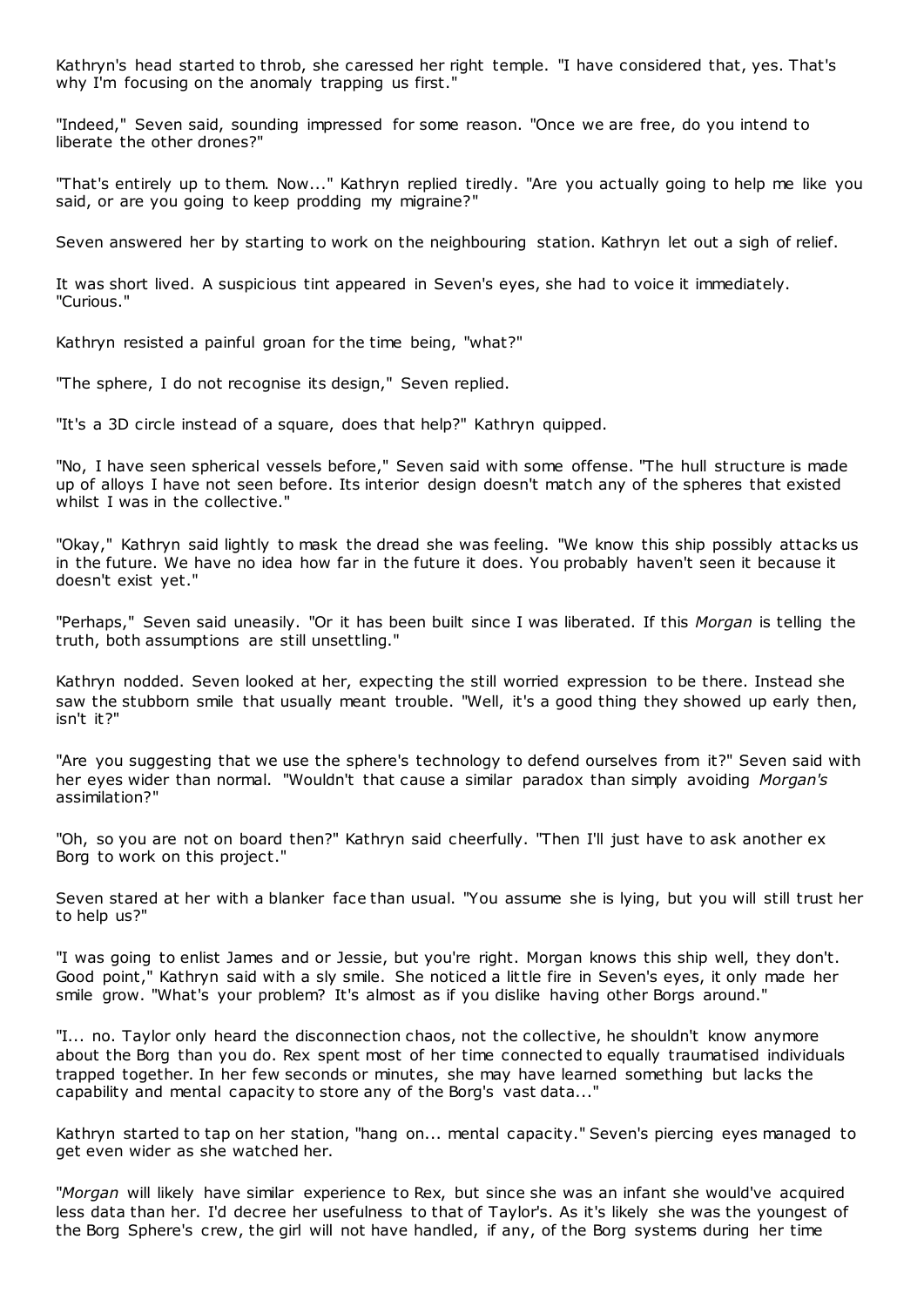there. It would be inefficient, likely dangerous even at her current age," Seven continued, her voice raising slightly every few words.

Kathryn finished working, then took a quick peek at the drone. "Are you done?" The stony silence she received answered that. "Okay. I'm sure Jessie will appreciate the feedback."

"I... I never understand you," Seven said.

"Superiority complex. Look it up," Kathryn said. "Can you really not handle even just the idea that someone may know something you don't and or be smarter than you?"

"So you only suggested the girl help us to teach me a lesson in humility?" Seven said in a bewildered tone.

Kathryn shrugged casually as she turned away from the console. "Sure, if you take that from what I said, great. I look forward to the results." She crouched down to pick up her daughter. "It's daddy time, cutey. Grab what you want to play with and we'll go."

"Can I be Captain?" Kiara asked, smiling innocently.

"I'll tell you what. I'll let you sit in my chair while I'm away, if you keep Tom in line," Kathryn replied while picking up a couple toys beside her.

Kiara made a little hmm noise and held her chin. "Toughie." She sighed overdramatically, "okay, the things I do for you mummy."

Kathryn chuckled, "I know, I'm cruel." She stood back up to leave. Seven finished nodding barely a second before Kathryn looked back at her. "If you really want to make yourself useful, find out why the temporal anomaly is wearing our emitters down. We can figure out the reason it and its friends are here later."

"Aye Captain," Seven said as neutrally as she could. Not long after Kathryn stepped out, something strange got the ex drone's attention. It made her shoulders tense.

Craig stepped into Sickbay with James trailing behind him. The latter stared into the cup he was holding with a grimace.

"I'm just saying, I'd feel more like a Security guy if we did. Imagine it," Craig said rapidly. "Red Alert, battle stations. All of us go to the nearest weapons locker and pick up the rifles. Ready for anything."

James shook his head. "Smells like onions."

Craig pulled a face and looked around to find his teammate about to walk into him. Before he could move out of his way, James walked around him while he raised the cup closer to his face. "Are you even listening?"

"No," James replied before daring to sip the drink in his cup. It barely touched his lips, he stretched the arm out to get it as far away from him as possible without dropping or throwing it. All the while he tried not to gag, his eyes watering. "Tastes like pickled peas."

Craig noticed what he was doing, his eyes gradually widened. "Is that Neelix's coffee?"

"Unless he's replaced the replicator entry for white coffee, then..." James said with difficulty, as he was still trying not to be sick. He rolled his eyes and groaned, "he's replaced the replicator entry hasn't he? Son of a..."

The Doctor approached the pair, eyeing the stray cup strangely. "If you are going to bring that in here, I request that you at least quarantine it."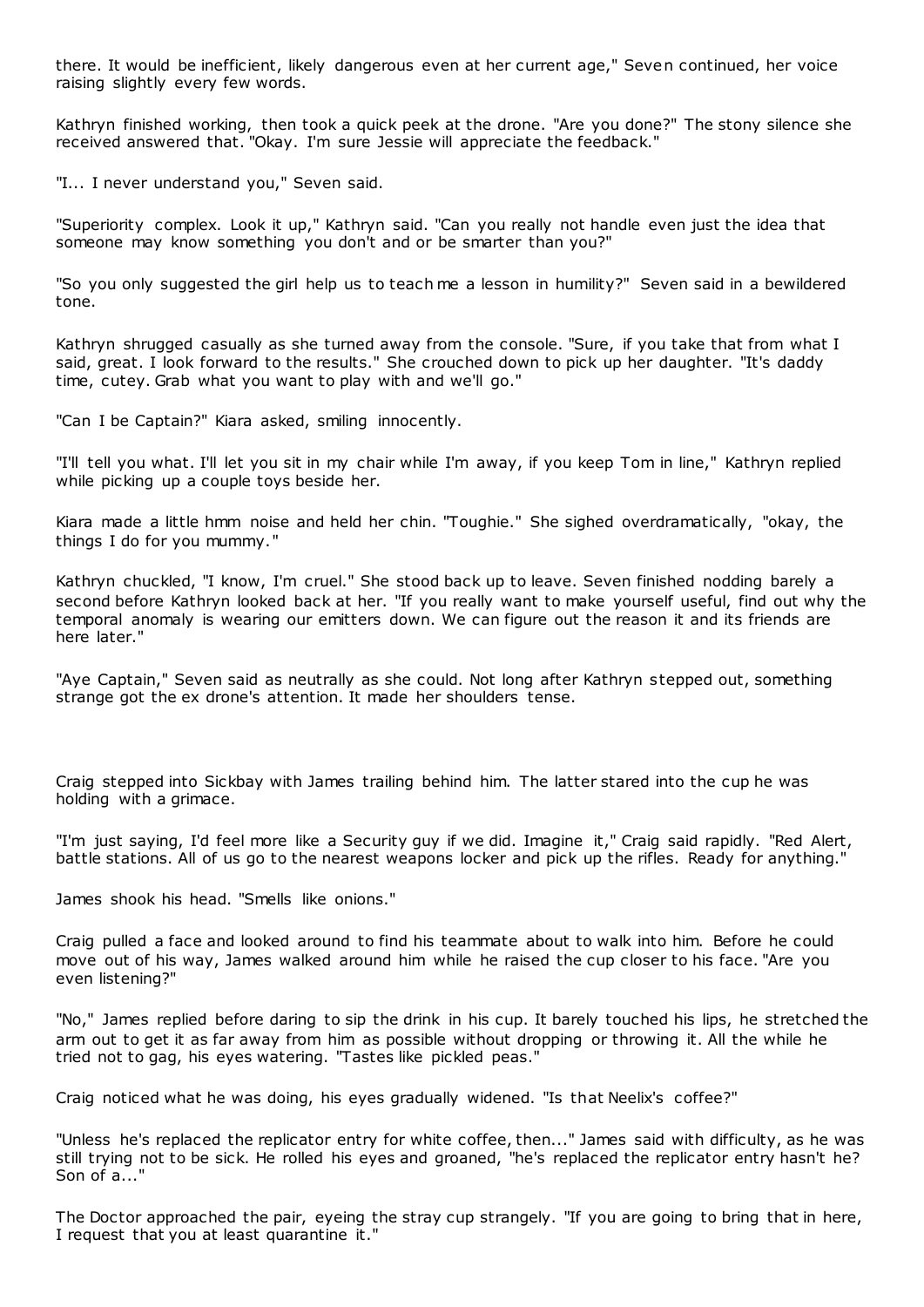"Safer than setting it on fire, I guess," James said. He put the cup down on the small table next to the door. The Doctor grunted as he went to grab it, and get it out of his Sickbay. James responded by waving his attempts away and shushing him everytime he muttered in protest.

Craig didn't notice any of this. Morgan stepped out of the Doctor's office pulling a bemused face in their direction. Since the last time he saw her, the girl's black hair had grown to just below her chin. With that and her casual clothes, she looked so unlike the Borg they beamed aboard. She would've looked like a normal teenaged girl if it weren't for the odd few implants still on her face and arms.

"Voyager's as weird as I remember," she said with a small smirk.

Craig laughed nervously as he blushed, "yeah, yeah it is."

"All right fine, I don't think starving the thing of oxygen's gonna help," James said. He walked away to leave the Doctor to the cup and its horrible contents.

Morgan's bemused expression moved to Craig, making his face redder. She thought best to turn to James instead. "What's his problem?"

"Don't worry about it. He's just the ship's drooler," James replied.

"Okay," Morgan laughed.

Craig seemed confused. He quickly cut in, "wait, weird as you remember?"

"And you are?" Morgan directed at James.

The Doctor growled at the tiny forcefield he put around the cup. The contents seemed to be fizzing. "The ship's troublemaker."

"I'm not," James said, his eyes widened and he pretended to pout. "That's so mean. How can you say that?"

Morgan noticed the tears in his eyes from before, she reached out to pat him on the arm. "There, there."

Craig wasn't too impressed with that. He cleared his throat. "Stop showing us up Jamesy." He tried to smile his red face away, "sorry, my subordinate here can be a little sensitive. We're not all like that."

James looked at him with his eyebrow raised, trying badly not to smirk or laugh at him, yet menace built up in his eyes. Meanwhile the Doctor panicked at the foam spilling over the cup and onto his bench.

"Say Doc, I've got a disposal method for you," James said, opting to smile dangerously.

"What is this stuff made of!" the Doctor cried as he rushed over to grab a tricorder.

Morgan couldn't help but giggle at all of them. "Now, now. You should know better than to upset the ship's troublemaker."

"Yeah, tough breaks. An almost thirty year old man nearing six foot, crying like a ickle baby. Very attractive," Craig laughed with her.

"Wow," James only mimed. Morgan spotted it while Craig didn't, she bit her lip to stop from laughing at the two again. "If he gets anymore pathetic he'll be sitting at the helm, making gay jokes a twelve year old would be embarrassed to say."

Craig stepped forward, his face now turning red for other reasons. "Let's just leave the baby here. His mummy can pick him up later."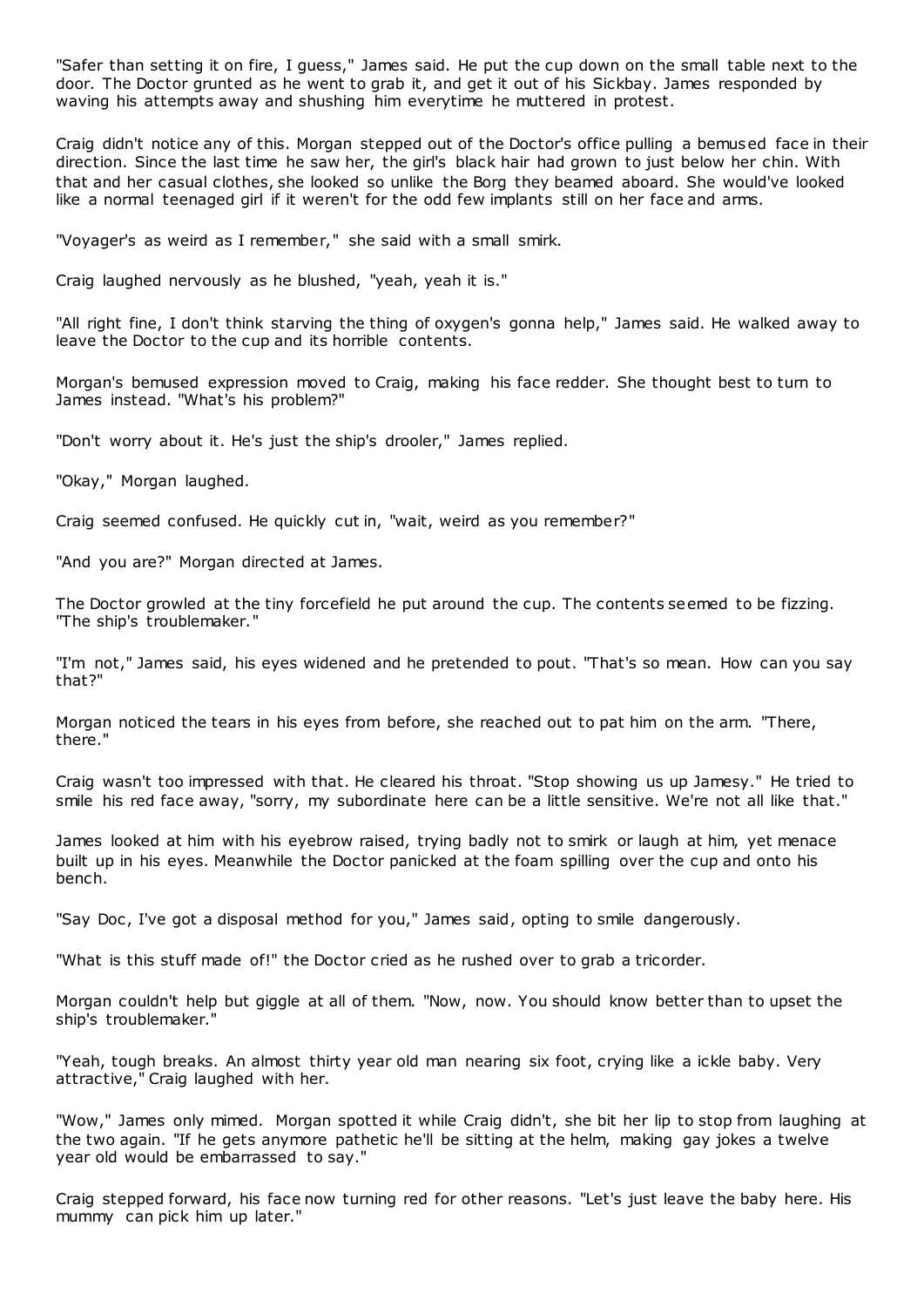"Where are we going?" Morgan asked.

"Janeway wanted to see you when you were ready. You'll probably need half an hour to wash off the smell of desperation though," James replied.

Craig groaned, "no, that's your coffee."

James pulled a face, he could feel his eyes watering at the very thought of that stuff. Little did he know its foam was burning a hole through the bench. Though he did start to notice his lip turning a little red.

"What's wrong?" Morgan asked, noticing both.

"Nothing a little getting out of here won't cure," James answered.

"Yeah right. Jessie's not here to impress, so you can knock it off," Craig muttered.

James rolled his eyes. "Oh good, insecure little boy runs out of material so changes the subject. Red alert. I'll get the phaser rifles." He walked out, leaving them both behind.

Craig blinked rapidly, he clenched his jaw before shouting, "you said you weren't listening!" He nearly rushed out after him, but then remembered Morgan. He glanced back at her and tried to straighten his face to not look flustered or angry anymore. "Um, come with me please."

"Why wouldn't I?" Morgan smiled as she walked past him. He smiled and started to blush again. "I don't want to miss the armbags and hair pulling."

Craig's smile faded away, so did his skin colour. He hurried out after her. "The what?"

"I think she means handbags," James sniggered.

They began to make their way down the corridor toward the turbolift.

"Oh, I'd prefer that over hair pulling," Craig sighed.

"Yeah me too. Those things are sharp," James smirked.

Craig repeated what he said very quietly, then raised his hand to gently touch his spiky hair. "Jerk," he huffed.

#### **The Bridge:**

"What do you mean by that?" Kathryn roared at her victim.

"I mean the replicators are broken," Jessie said with a blank face but mischievous glint in her eye.

Kathryn's eyes narrowed. Jessie did the same back to her. "Listen you little piece of sh..." Kathryn hissed.

"Shocolate, chocolate. Do you want some sweetie?" Chakotay badly improvised to Kiara sitting by his feet.

She giggled at him, "yes please daddy."

Kathryn's right eye twitched. "Just one."

"No, all of them," Jessie said with a forced polite smile.

Kathryn blew two more fuses, her face was so red Jessie could see the steam rising from it. "I wasn't talking about the replicators!"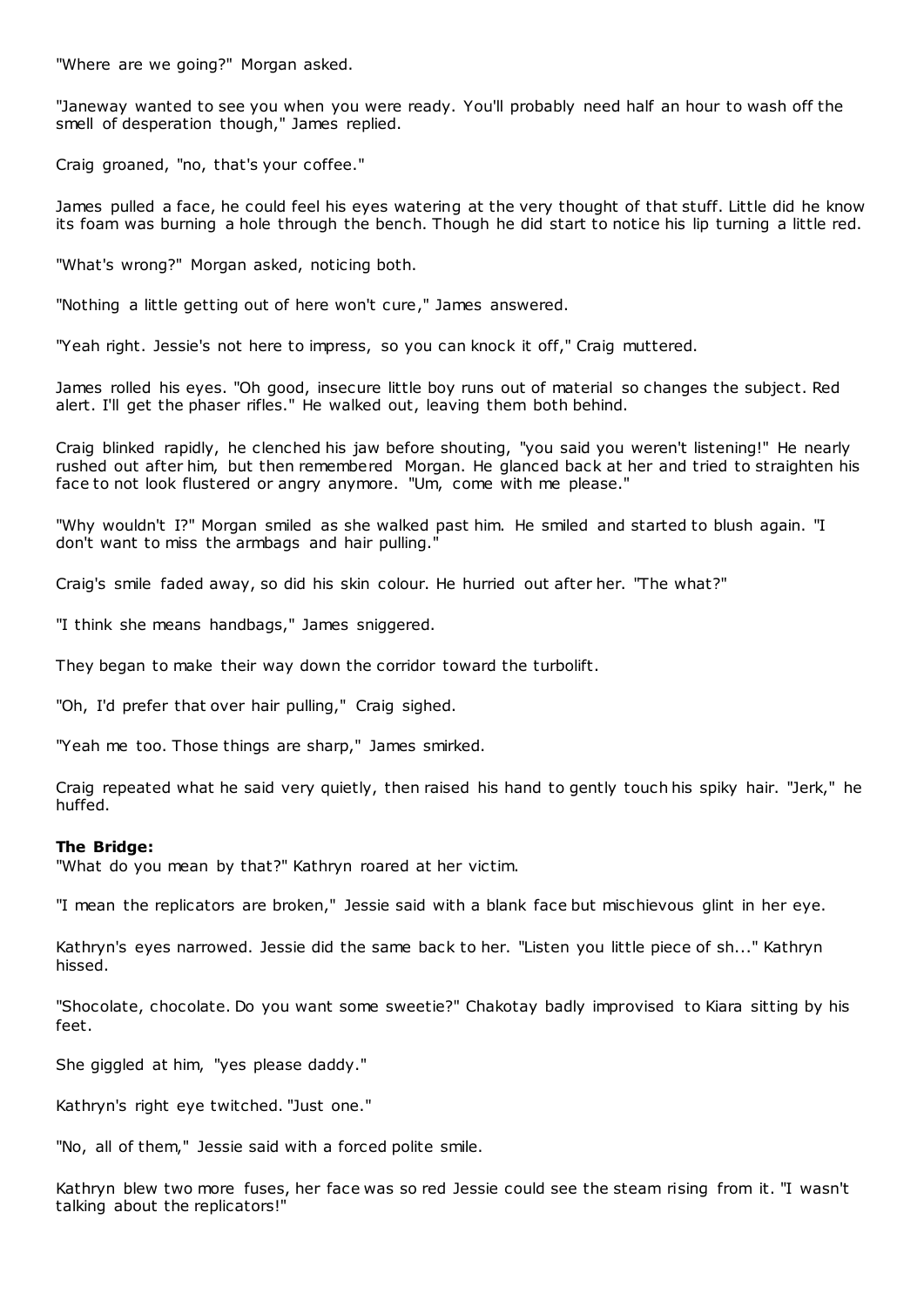"Oh that's too bad, cos I was," Jessie said.

Tuvok looked on, worried that they'd all feel the Captain's wrath if this continued. "Perhaps you shouldn't..."

"Oh no it's fine. If Jessie wants to continue proving that all she's good for is smart alecky remarks, then she can go and fu..." Kathryn said a little too nicely to be genuine.

"Fuit juice, fruit. Let's get you some of that to wash the chocolate down," Chakotay stammered.

Kathryn's tense body trembled on the spot. "Replicators... are... broken."

"Finally. I thought I was speaking Klingon," Jessie said, faking relief as she turned back to her station.

"This is so unfair. If that were me, I'd be unconscious by now," Tom huffed.

"Well, why break a habit of a lifetime?" Kathryn said.

She started to roll up her sleeves at the same time as the turbolift doors opened. Craig walked out first, looking over his shoulder to Morgan behind him.

"So you used to be a member of the crew?" Craig asked. Morgan gave him a gentle nod. "But in our view you're not yet. From the future?"

"Yeah, confusing huh," Morgan sighed.

"No, a little sad," Craig said, stopping only a few steps out of the turbolift. Morgan walked around him, admiring the view of the Bridge. He waited for James to step out to mutter, "thanks for not telling me."

James smiled and shrugged, "oh no, thank you for not listening when Chakotay told you."

Kathryn glanced between Morgan and Kiara so fast, her head blurred. She stopped to glower at Chakotay. He understood and quickly gathered Kiara up to take her into the Ready Room. "Let's see if mummy has chocolates," he whispered to her.

"Morgan," Kathryn said as soon as they were gone. "You're looking well. How are you?"

"A little sore, I'm fine," Morgan replied with an awkward smile.

Kathryn headed over to her, passing Tactical and then Craig before she stopped. "I'm afraid we're going to need a little more information."

Morgan flinched, she tried to hide it but it was too late. "About my assimilation? I dunno, I can't remember much else."

"No," Kathryn shook her head. "About your ship. Its defences, weapons capability."

"Oh," Morgan sighed. "Good. Sure, I can do that."

"All right then. Tuvok, and er..." Kathryn said, glancing at the two Security officers. One look at Craig's uncomfortable and still slightly blushing cheeks instantly made her turn to the other. "James. We'll discuss this in the Conference Room."

"Huh?" Craig stuttered.

Kathryn ignored him and walked away to the opposite side of the Bridge. James, Tuvok and then Morgan followed her.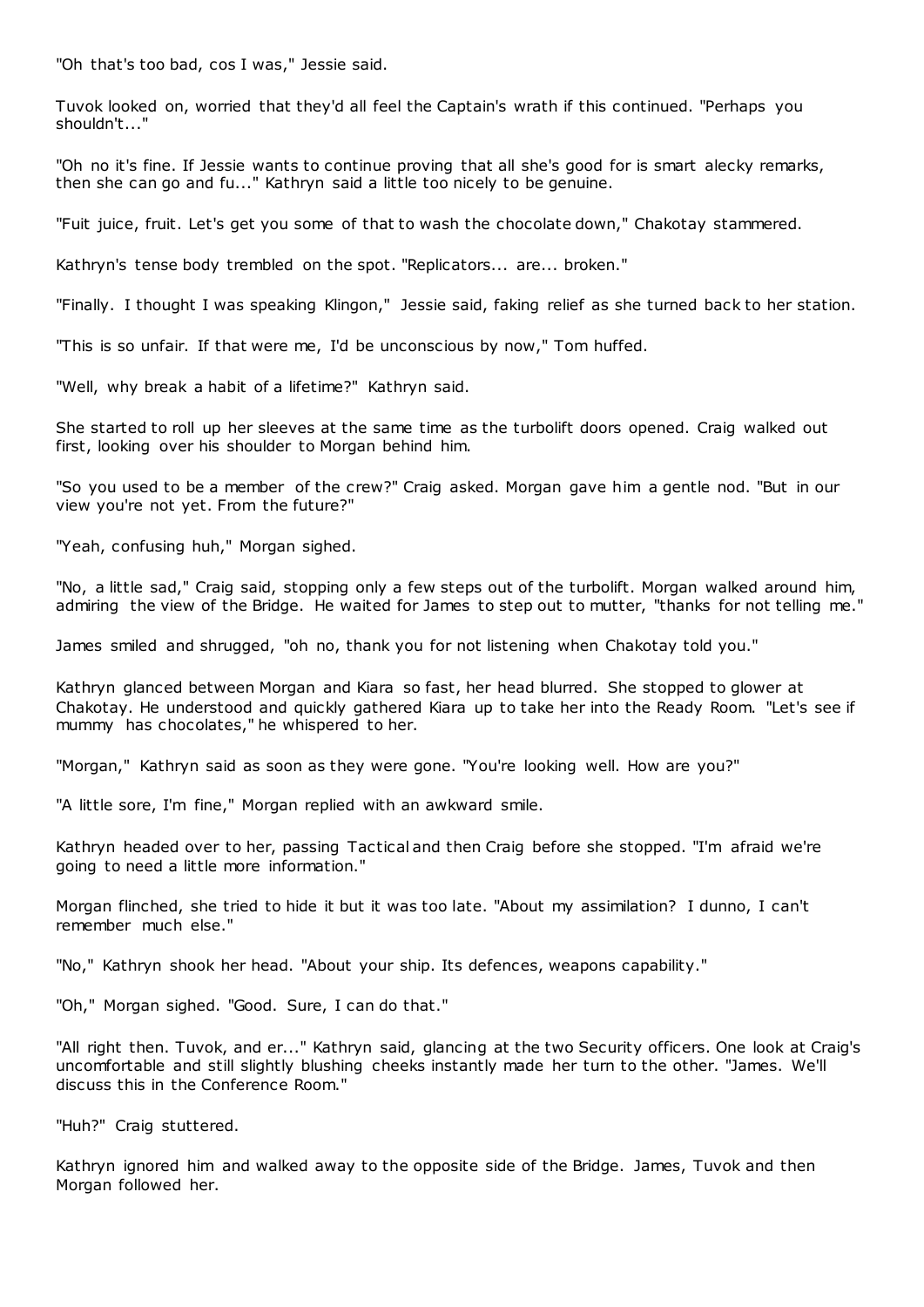"But..." Craig protested. He pouted as soon as they went inside. Soon he was sulking near Jessie's station. She looked up at him with a raised eyebrow when his sigh drifted her way.

"Ew," she grunted, getting his attention. "Please tell me you're not crushing on Kiara."

Craig's eyes shot wide open in a panic , "no, god no. That's sick. She's not Kiara."

Jessie sniggered, and she wasn't the only one. Tom was biting his lip a little too hard. "No, you're right. It's just a girl who hasn't been born yet." She pointed a faked sympathetic face his way, "much better!"

"That's not what's going on," Craig protested further. "I know it. I feel it, she's a teenaged girl. I know it." Shame was starting to take over, making his voice lower. "I didn't know, okay. Forget it, please."

Jessie's smile faded away as sympathy took over. "All right Craig, I believe you. I'll not say anything more."

Tom swung his chair around. Both Jessie and Craig were expecting it and they glared in his direction. Instead of stopping, he kept spinning until he was right back to where he started.

Morgan sat back in the chair as far as it would allow. It turned slightly to her surprise, her eyes widened. "Oh, fun," she commented.

James responded with a smirk, Tuvok's eyebrow did its usual thing.

"Yes, so you don't think offense will help?" Kathryn said.

"No, we haven't really ran into anybody that's made a dent," Morgan replied. "Your shields though, they could work. All of our weapons are energy based. I imagine a little tweaking could save the day."

"Are you sure about this?" James asked.

Kathryn looked over her shoulder, giving him a small scowl. Morgan meanwhile looked at him with surprise.

"Well yeah, why wouldn't I be?" she said.

"No I..." James said with hesitation, not from Kathryn's face but Morgan's. "If we protect Voyager from your ship, you won't..."

"That's the point," Morgan said quickly and plainly. It almost seemed robotic to everyone, but they all saw her cheeks flex. "I came here to stop this, didn't I?"

"Doing so will undo your efforts. There is also the matter of the temporal Prime Directive," Tuvok said.

Kathryn's patience started to bubble beneath the surface. She grit her teeth firmly to tame it.

"Yes, that's what I meant. Not that I'm questioning the plan to erase somebody from existence," James said irritably.

Tuvok turned toward him, "you are allowing your emotions to get the better of you."

"No, sh..." James muttered.

"Gentlemen, this is not the time to argue," Kathryn snapped.

"Shit. Don't interrupt me," James spat back.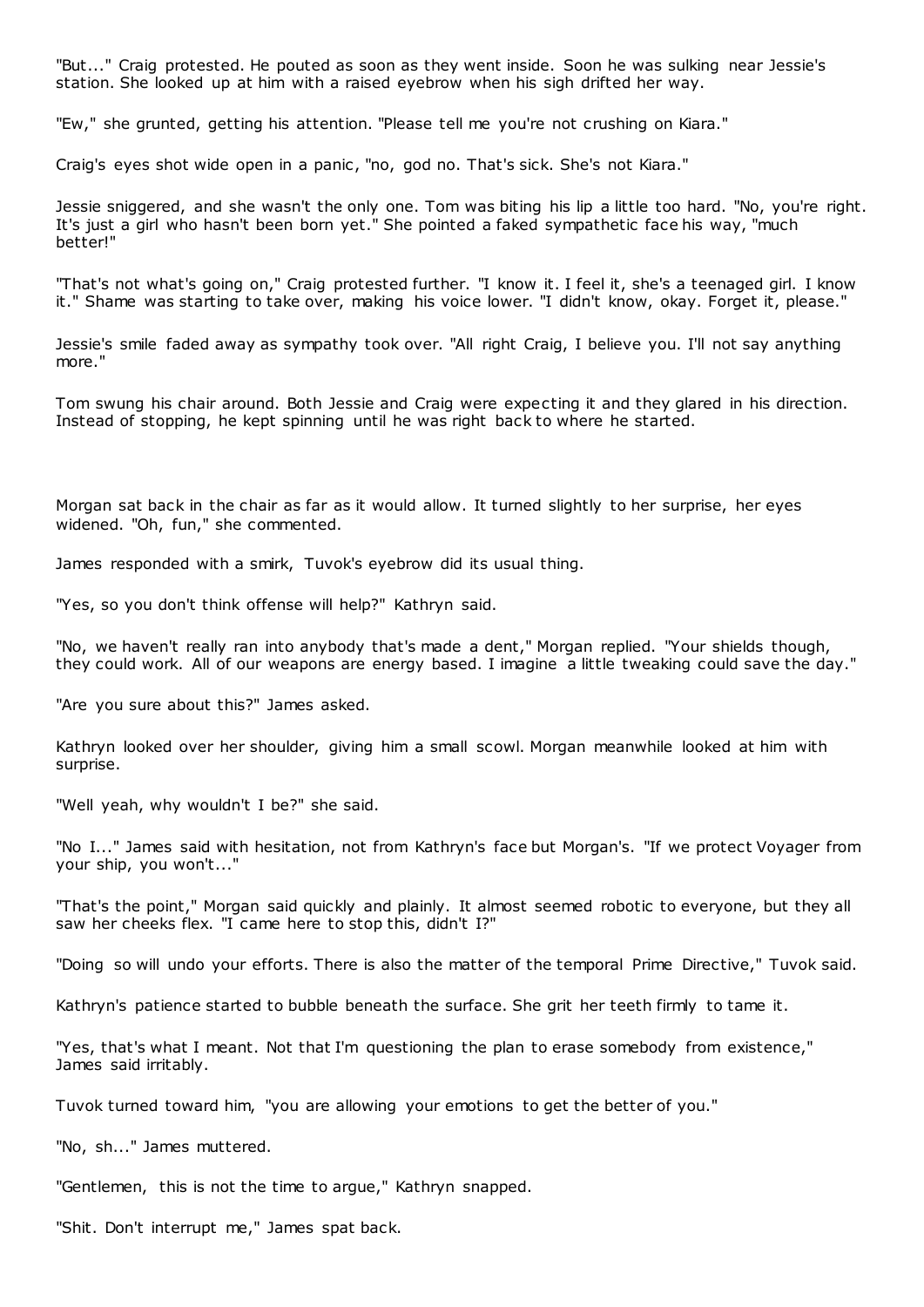Kathryn directed her most lethal stare towards James, "excuse me!"

"What, I'm not a gentleman," James said a little too casually despite the tension.

"Get out," Kathryn said coldly. "I'd rather have that horndog in here."

"I'm not suggesting we let Kiara or whoever she is be assimilated," James said, while stubbornly remaining where he was. Morgan flinched and looked away from everyone.

The room temperature dropped a few degrees below zero. "Then what are you suggesting?" Kathryn's voice cut through the ice.

"There's no other way," Morgan mumbled in the background.

"I dunno, a third option. We jumped straight to picking the one we don't know," James said.

"It's bad enough there's Craig. He's a teenager, I can begrudgingly accept that. But you?" Kathryn snarled.

James was confused. When he figured it out he cringed. "What, no. I just think it's a bit cold that we can calmly discuss killing, or worse still, erasing somebody without even considering other options."

"It's impossible. We can't both exist. It's fine," Morgan said with a weak smile.

"A hypothetical third option could be the reason for the temporal anomaly," Tuvok suggested.

"Well like you hinted, we can't start changing things now," James said.

"Out. Now," Kathryn hissed. She looked over her shoulder once more, "unless you have an actual idea other than having a tantrum."

"Fine," James sighed.

To Kathryn's relief he did turn to leave. He almost collided with Seven as she rushed inside. She made a point of not looking at him and side stepping out of his way. "Captain."

"What?" Kathryn sniped.

"Long range sensors have picked up a transwarp signature two lightyears away," Seven said.

Overwhelming panic began to drum against Morgan's chest. Her eyes started to widen.

"Any sign of the ship?" Kathryn asked.

"Not yet," Seven answered in a quieter voice.

"Keep an eye on it," Kathryn ordered. She turned to Tuvok. "Go to yellow alert for now, but I want all Security teams on duty. Also..." She kept talking, but her voice and everyone else's grew quieter and quieter until it was merely a low hum in Morgan's ear.

All that remained was the crisp chill of fear brushing over her recently refreshed skin.

## **The Mess Hall:**

Crewmembers dotted around most of the tables, talking quietly between themselves. The unsettling image of the Borg Sphere sitting in front of them, they were all trying to ignore and yet they couldn't keep it out of the corner of their eye. Some unfortunate people missed Neelix take advantage by refilling their cups.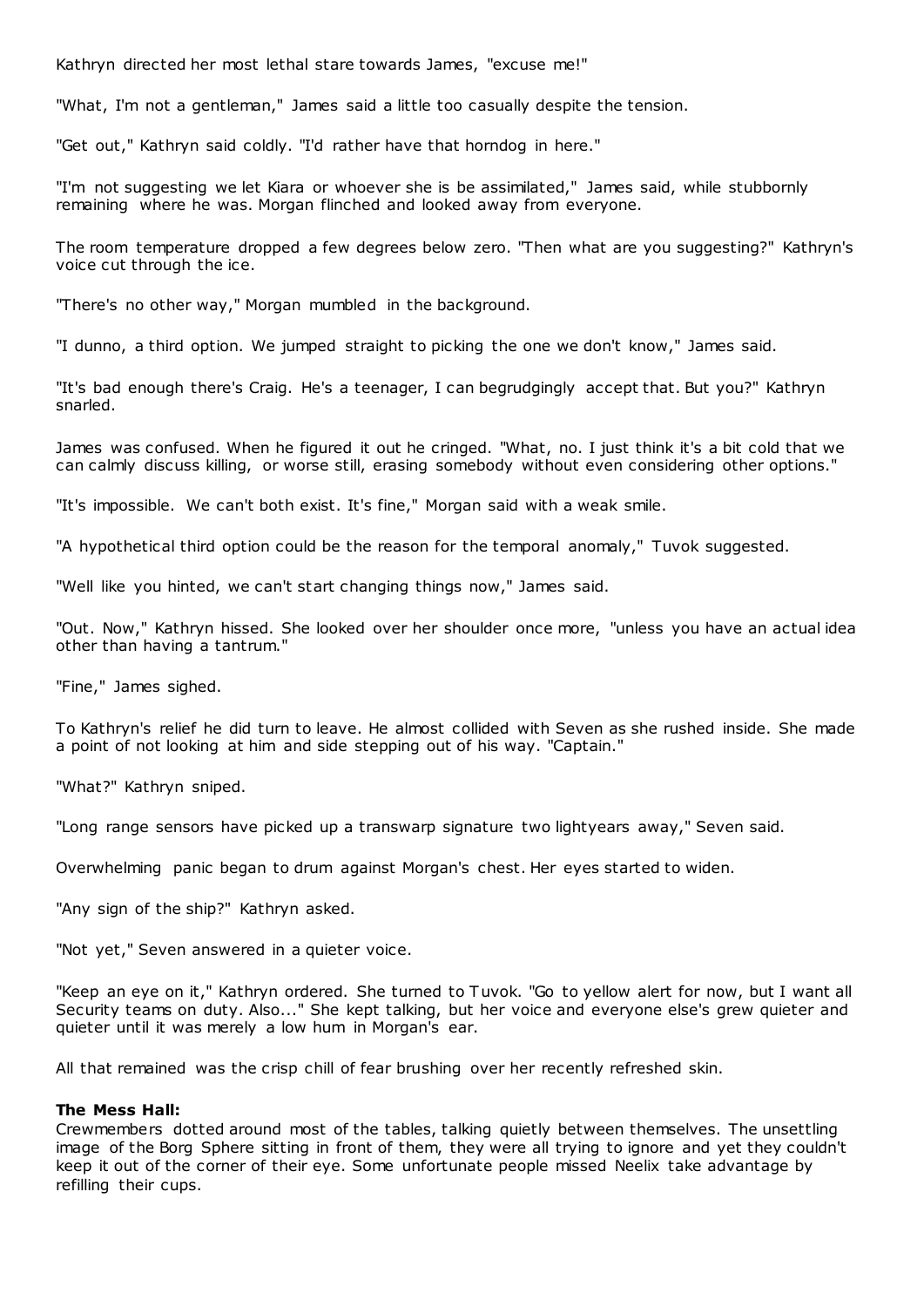Craig however saw his shape coming towards him even while he was staring glumly down. So he pulled his cup closer to him.

"Oh don't worry. This is a different blend. Turns out the milk I used earlier had soured," Neelix said cheerfully.

"Still no," Craig mumbled.

Neelix quickly put on his morale officer cap. That was all he had time to do. The room began to buzz as people talked more, but in more hushed tones. He looked around to see what the fuss was about. Naturally he checked the sphere first. That wasn't it though, it seemed to be the young girl standing at one of the entrances.

Craig noticed it as well and he glanced upwards, immediately spotting her. "Morgan?" He hurried to his feet to go over to her. "Hey..."

"Why is everyone staring?" Morgan asked.

Craig frowned, he hadn't noticed. A scan of the room proved that to be true. Most of the people there averted their gaze once they were spotted.

"All right everyone. You've had a look, now leave the poor thing alone," Neelix said to the whole room. Then he turned to greet her, "I'm sorry about that. You must be our guest. Welcome."

"She's not a guest, Neelix. She's from Voyager, or she will be," Craig said.

Morgan's eyes drifted to the window. The sight of the sphere brought a lump to her throat.

"Of course. I apologise. Is there anything I can get you?" Neelix questioned.

"I can't eat yet," Morgan answered.

Craig resisted a smile, "lucky you."

Neelix didn't get why he said that, so he ignored it. "Well if there's anything I can do to help, give me a shout." He left them alone to further harass the room with his evil coffee brew.

"Do you want to sit down?" Craig asked, gesturing to his previous table.

Morgan shook her head, "no. I only came to see you."

"Me? That's funny. Nobody goes anywhere to see me, maybe the other way around," Craig laughed awkwardly. He trailed off when she obviously didn't laugh too. He reached over to retrieve his drink. First he checked to see if Neelix did anything to it. "Nobody likes me, now you know why."

"I like you," Morgan said as he took a drink. The shock pushed the liquid down the wrong way, he started to splutter. "I think you're funny."

"Oh," Craig said in between throat clearing. "Here I thought you preferred the older, funnier one."

"I didn't think I had to pick one over the other," Morgan said.

He laughed nervously, it only agitated his throat further.

"I'm sure most people would choose the younger one anyway," Morgan continued with her eye elsewhere towards the window.

"No, that's not..." Craig said quickly before she could say anything else or his coughing continued. She looked toward him with her good eye narrowed very slightly. "I'm not asking you to. I was just being silly, melodramatic, huffy, insecure. You don't need to pick there. It's all of the above."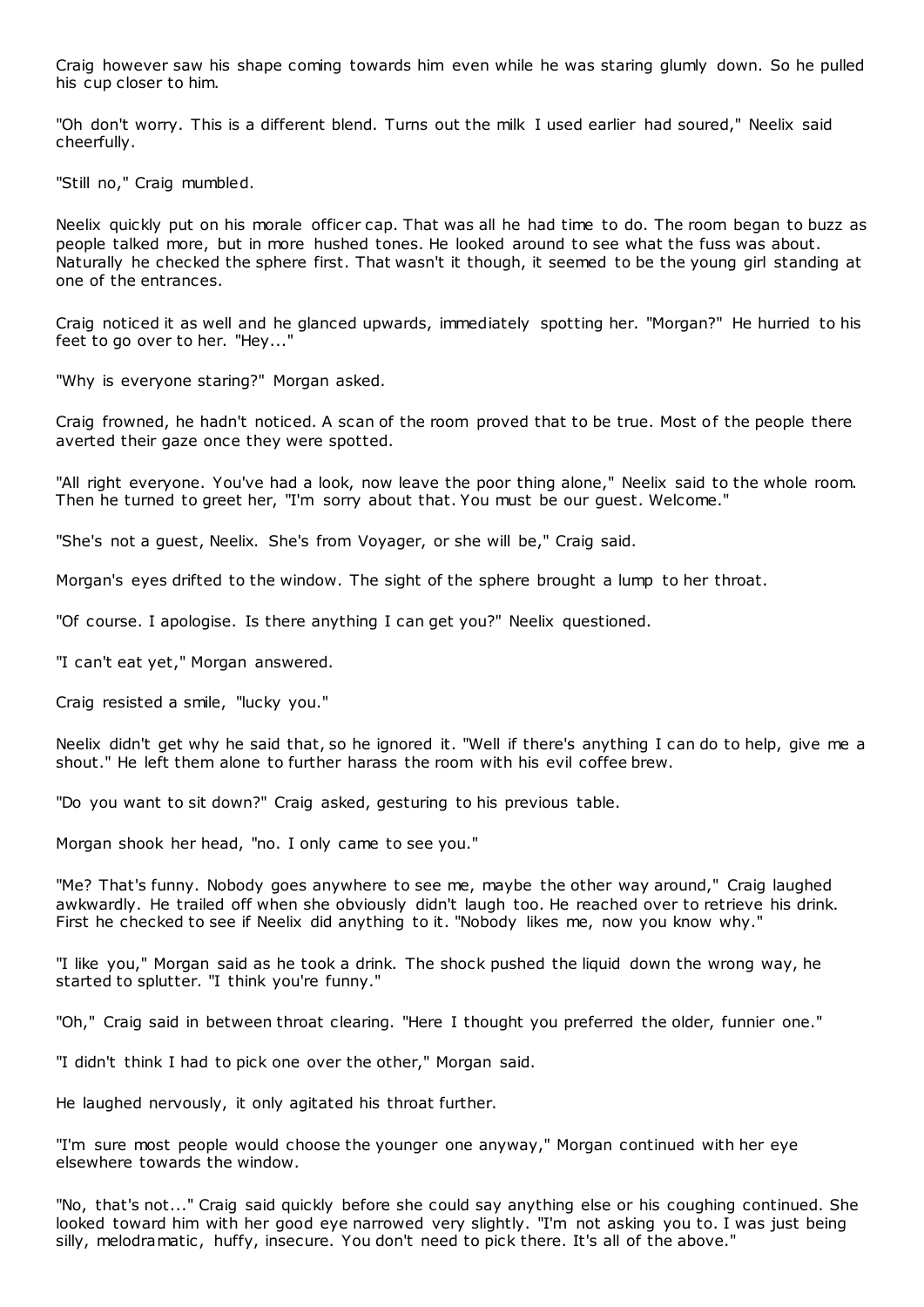The smallest of smiles appeared on her face. He wasn't sure it was a good thing or not. "I don't know why. You two are supposed to be friends. It'd be easier if you stayed that way, then I don't have to make tough choices I don't have to."

"Yeah," Craig said, his face fell. "It may be too late for that now. I was impulsive, at the time I thought it would help but all I did instead was put myself back to where I started. Friendless and pathetic ."

"You're right. You are stupid," Morgan said bluntly, her eyes sharpened. Both caught Craig so off guard he almost lost his balance. "If you've screwed up, do something about it. Fix it. It's better than moping about it."

"I never said I was stupid. Closest word I used was silly," Craig said, laughing nervously once more.

"Oh," Morgan said, momentarily put off. "Well whatever. I made my point, I'm not repeating it."

Craig smiled warmly at her, "too bad. Sometimes I need to be told twice."

"There's always another way," Morgan said as her eyes glazed over.

"Um, for there to be another way, I have to use and fail a first way first," Craig mumbled.

Morgan shook her head, eyes focused on him. "No. I wanted to change the future, but I can't if doing it changes my past."

"Yeah about that. I had no idea who you were, if I did I wouldn't have acted like... I'm sorry, it's no excuse," Craig said.

Morgan's face fell, she pointed it to the floor so he wouldn't notice. "Don't worry about it." She put on a smile so she could look back up. "It's not going to matter soon."

"Why? You..." Craig stuttered in a panic . "Is your plan to stop the Borg attack? Wouldn't that technically kill you? You can't."

"It was, yeah," Morgan answered reluctantly. "But it won't work, it'll not do anything. That's where the other way comes in. Thank you." She gave him a sweet, grateful smile before turning aw ay and running off.

Craig stepped forward after her, desperately wanting to say something to stop her, but he couldn't think of anything. Once she was gone the only word that came to him was, "stupid."

Light footsteps still managed to thunder through the hollow interior of the Borg Sphere. Most of it coated in darkness. Only a few rooms and corridors were lit, they barely scratched the surface, a mere few dots in the vast vessel.

Several of its inhabitance worked around one of the lit rooms. One of them t he young Human man Voyager spoke to. A younger girl stood with him.

They all heard the footsteps approach. None of them reacted with any concern.

The one responsible arrived at the nearby doorway. A few members of the room briefly glanced up to see them and look back down. They each did a double take as she walked further inside.

"Tani, do we still have specimen 030?" she asked.

The younger girl swivelled around, her eyes widened in shock. "Wait, what, you're..."

Morgan sighed, "no I'm the Borg Queen. Well?"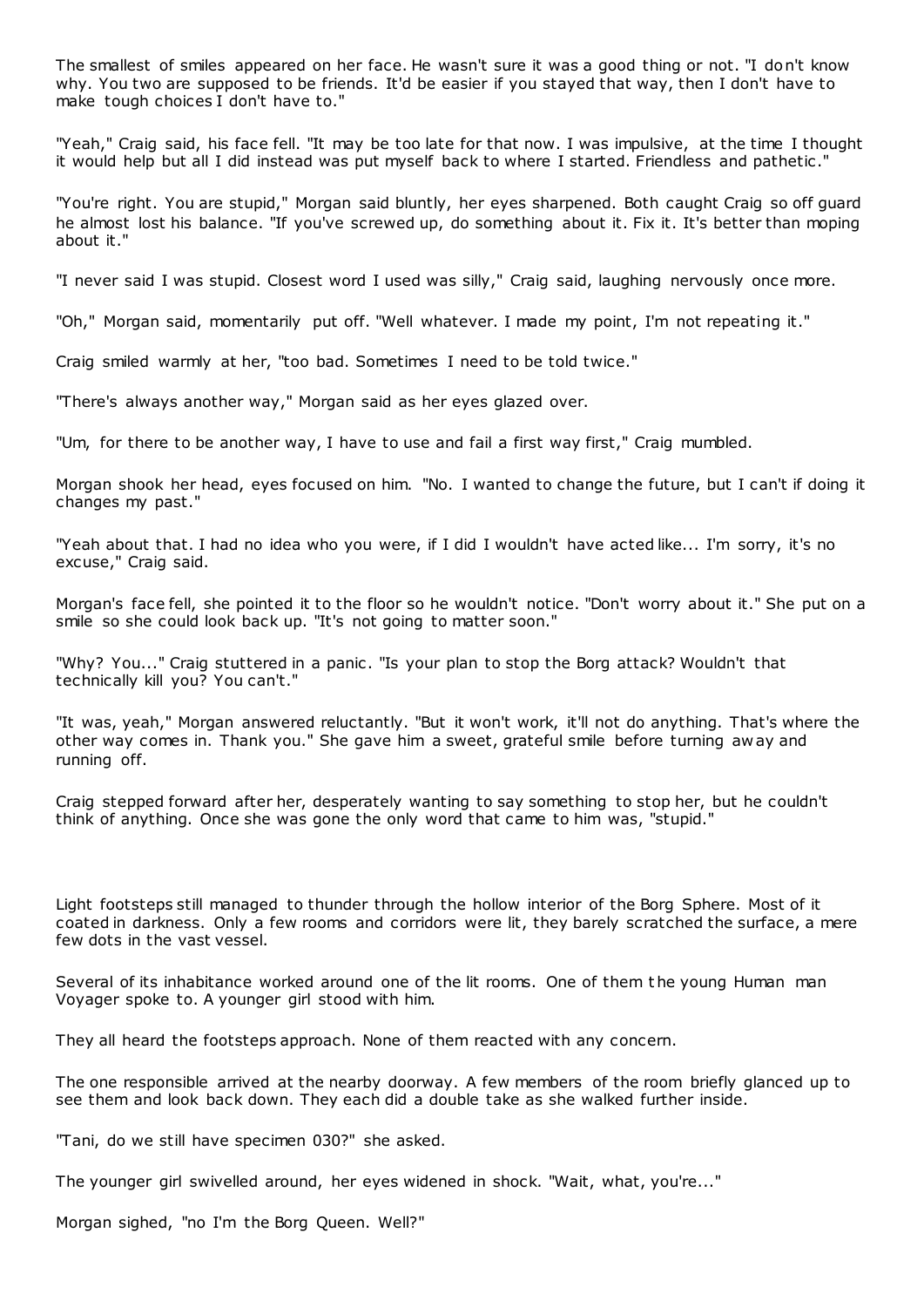"030, yes I think so, why do you ask?" the girl, Tani, stammered.

"I think it's time we tested it," Morgan said, stepping closer.

Tani didn't look so sure about it, she visibly twitched. "Don't tell me you changed your mind. Look where we are...'

"Yes I noticed," Morgan grumbled.

Tiran thought to interrupt. First with a sigh, then he spoke. "Do you? I tried to warn you. There's no such thing as changing the timeline. All we've done is keep the events exactly as they were before."

Tani scowled at him, "you didn't mention that part."

"I wasn't sure how exactly it would go down, but I said it would. It's inevitable. We can't fight it," Tiran said.

"We won't know until we try," Morgan said.

"We already have," Tiran grunted. "Use that thing and we may create the very anomaly we're stuck in. Think about it."

Morgan glanced toward a conflicted Tani. "Or we could break the cycle. Isn't that what we all want?" Morgan whispered to her.

"We can't," Tiran argued.

"We can!" Morgan snapped at him. "You said it yourself. This sphere wasn't here in the original attack. There are differences because I didn't listen to you. I'm going to keep doing that." She marched off down a nearby corridor.

Tiran sighed despondently, "there was never any doubt."

Kathryn stepped out of her Ready Room, onto the Bridge. "Status?" she directed towards the command chairs.

"Tom's in the naughty corner," Kiara answered her first as she sat back in the Captain's chair.

"She was kicking my chair!" Tom shouted from the actual corner, next to the viewscreen.

Chakotay tried not to laugh at him, "well you were ignoring the Captain's orders."

Tom huffed, "I answered her the first time. After the fiftieth rendition of *are we there yet*, forgive me for being a little cranky."

"Don't have kids Tom," Kathryn said. She intended it to be tongue in cheek, but despite the scene in front of her, she was still feeling angry from the previous meeting. It came out icy and Tom took it seriously.

Chakotay cleared his throat in a vain attempt to dispel the awkwardness after that. He climbed out of his chair to approach Kathryn, then hushed his voice. "Long range sensors confirm, a ship's on an intercept course."

"How long?" Kathryn asked, her voice caught in her throat.

"An hour if they stay at their current speed," Chakotay replied.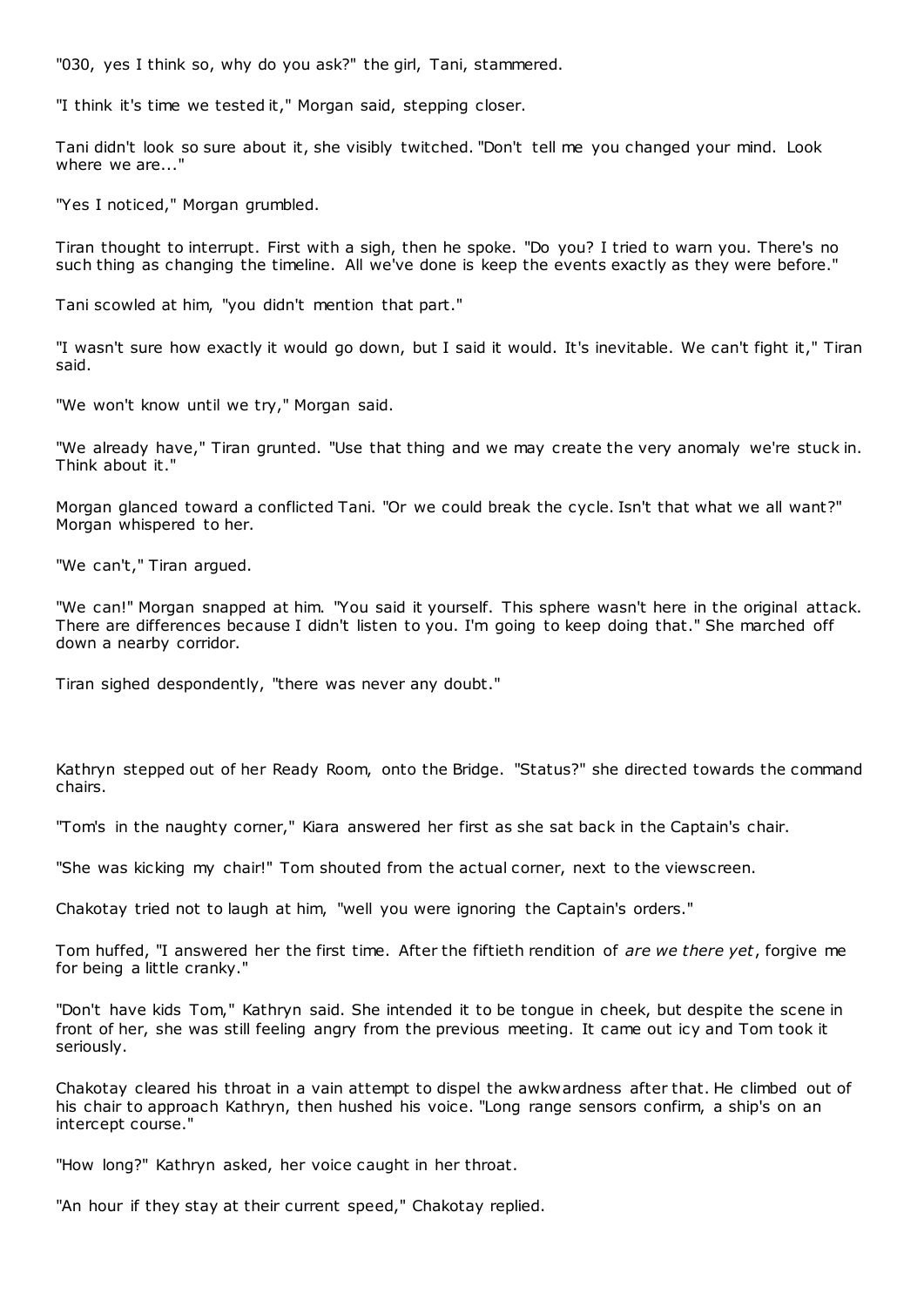Kathryn sighed, her hands balled up into fists as she walked over to Tactical. "Has the Borg Sphere transmitted their weapon specifications?"

James looked over from Opps, shoulders tensing. He tried to concentrate on his own work. The best he could do was occasionally allow his eyes to drift to the right.

"Yes, Captain. It will take some time to modify our shields to compensate," Tuvok replied.

Kathryn firmly grasped the edge of the console. "If you say it'll take longer than an hour..."

"They will be ready in time. I must warn you however, Captain," Tuvok said reluctantly, expecting the worst glare in response to it. Fortunately all he got was a tired expression pointed in his general direction. "The Borg will no doubt adapt to our modifications. If we do not escape from this anomaly in time..."

Kathryn moved away to go towards Opps. James had been watching her in the corner of his eye, so he knew to quicken his work. Barely a foot away he moved his hand over the top of a particular panel and looked up to face her. "No news from Seven," he said to her.

"Hmm," she mumbled in return, avoiding eye contact with him.

The console began to flash beneath his hand, he barely made it out from the cracks between his fingers. "The sphere's hailing."

"All right," Kathryn said, turning away to face the viewscreen. "On screen."

His other hand slid across to a different section, he typed on both at the same time.

Everyone were expecting the same Borg crewmember to greet them when the screen changed to t he interior. This time Tani was on the other side.

"Captain Janeway?" she said.

Kathryn took a few steps forward to lean on the banister, "that's me. What happened to your leader?"

Tani laughed meekly, "he only likes to think so. I'm Tani Henderson. Some of us are going through the archives from thirteen years ago. Or rather, our thirteen years ago. We're looking for anything from the original encounter."

"I assume you've found something," Chakotay said hopefully.

"A lot of it was scrambled by the time jump, so this might be something else or in the wrong order. It looks like Voyager arrived first. Battle ensued, then they detected temporal energy forming. The collective classified it or something else as a wormhole. The last thing they did was fly int o it and bam, got stuck like we did," Tani said.

"Bam," Kathryn quietly repeated.

"A wormhole. With temporal properties," Chakotay thought aloud. He shrugged, "why not, happened before."

Kathryn shook her head, "no. None of our scans back this up. Why would the sphere get stuck in a wormhole, twice? Us too."

Tom folded his arms and stuck out his bottom lip. Anyone watching him figured that was his thinking face. "It does explain why we were in the vicinity at the same time." No one said anything, making him uncomfortable. He gestured a hand outward, "the first time. Before."

"Except for the whole not looking like a wormhole now, sure it does," Jessie commented.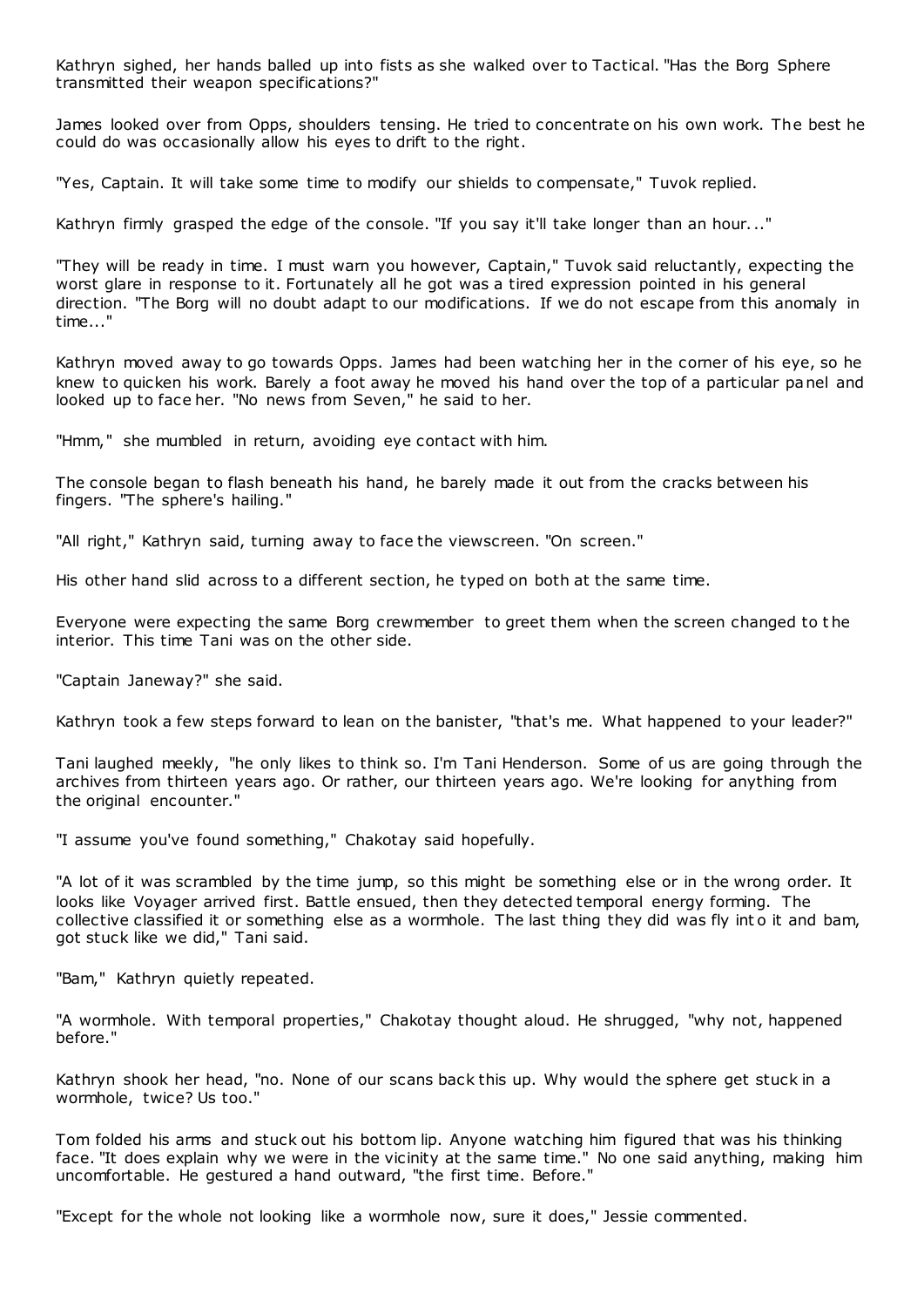"Perhaps our original trip through it destabilised it," Tani suggested.

"Or, we're all going on a trip to yesterday very soon," Tom did as well. This time the entire bridge looked at him, some strangely. "You laugh now, but when it happens you'll be like *you were right Tom*. I'll not say *I told you so*. I'll just shake my head and smile."

James and Kathryn rolled their eyes almost simultaneously, Kiara followed suit a second later. Everyone else who weren't Tuvok settled for scrunched up faces that said the same thing.

"Anyway, there's a data node here we're struggling to decrypt, that we think has the rest of the anomaly data. I'd send it over for a second opinion but the damage makes me a bit wary of sending it the normal way," Tani said.

Kathryn quietly groaned, "I can practically hear Seven's ears perking up." Chakotay smirked at her. "You're Human, aren't you?"

"Um yeah. Tiran and I were passengers on a ship called the Jacque assimilated in 75. I was only a baby, I don't remember much. Why?" Tani replied with a confused expression.

Tom rubbed his forehead, "you mean the Jacque could be getting assimilated right now."

"Really?" James groaned, rolling his eyes only half the way. Tom scowled at him. "By the Borg ship currently on its way here?"

"Hmm," Kathryn smiled. "Perhaps the best way is to hand deliver the data node. We have a couple of Borg systems that could help with the decryption. Our Doctor can help you in the meantime, if you wish."

"Smart ass," Tom muttered under his breath.

"Jack ass!" Kiara piped up and pointed at him. "I win." Chakotay groaned into both of his hands.

Tani laughed quietly with an awkward look on her face, "same as always." She quickly composed herself. "Thanks Janeway. I may take you up on that. I'll, um..." She raised her hand up as if to wave, the screen cut off before she could.

The entire bridge fell into an uncomfortable silence. Tom typically was the first to break it, accidentally with a tickle in his throat he instinctively coughed away. "Damn," he whispered.

Kathryn found herself clenching her fists once again, only tighter this time. "Same as always could mean anything. Let's get back to work."

"Where is Morgan anyway?" Chakotay asked after lowering his hands down to his side.

"She was with Craig. I think they were heading back to Sickbay," James replied.

"Fine. Meet our guest, then deliver the node to Seven," Kathryn ordered.

James nodded, "right," he stepped out of Opps and entered the nearest turbolift. Chakotay gestured to Jessie to take his place.

"Hopefully we can concoct a way out of this anomaly before they get here. Make sure our shields are ready, Commander, just in case," Kathryn said while turning towards Tuvok.

"Yes Captain," Tuvok acknowledged. No sooner had he said that, the ground beneath their feet lightly shook.

"Captain," Chakotay said, pointing ahead of him.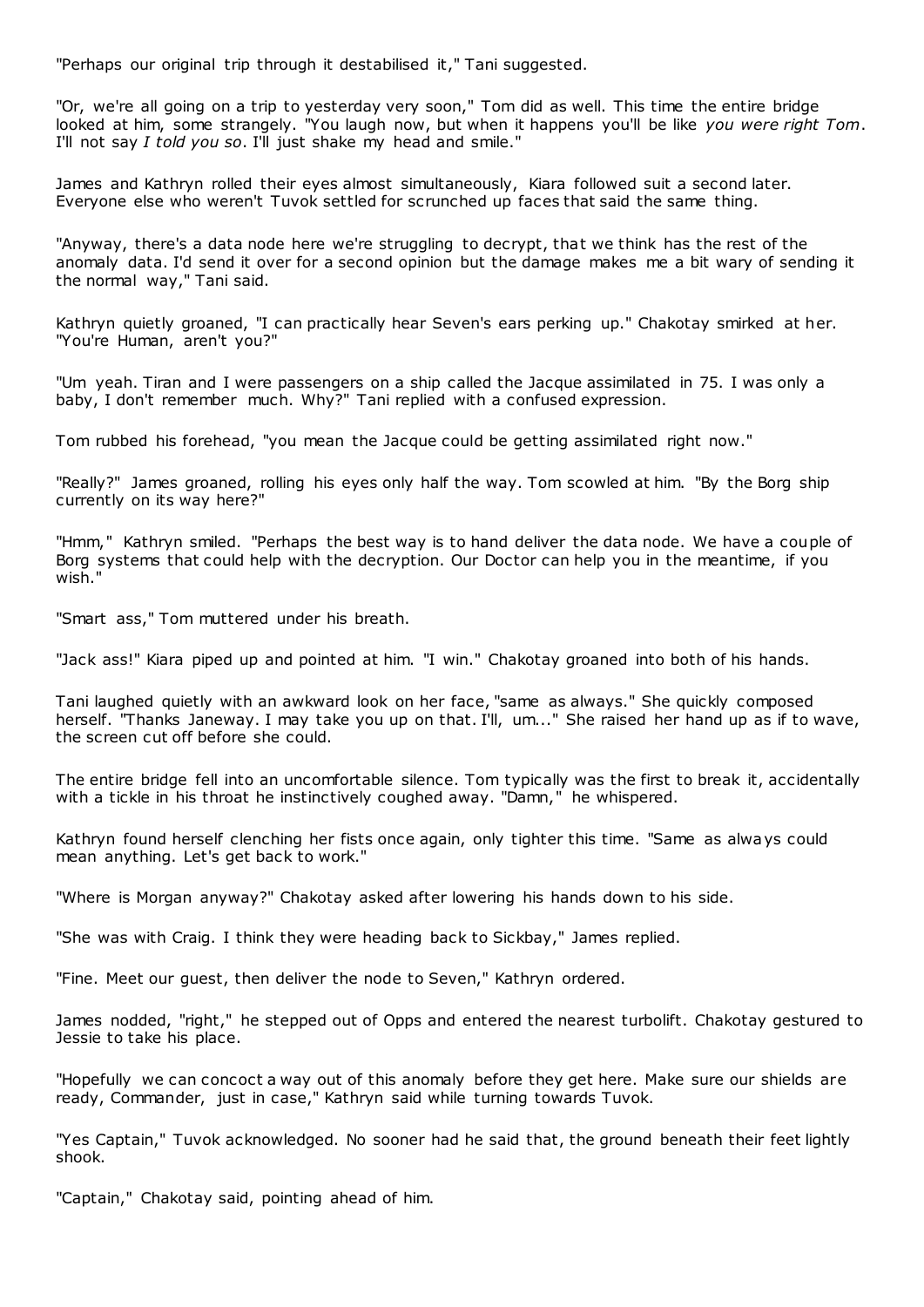Kathryn looked around. A swirl of green now churned beside the Borg Sphere. Kathryn glared towards the viewscreen like it was the one at fault. Tom felt like she was directing it at him, so he squatted down and made his way back to his seat.

"The energy build up has increased by eighty percent," Jessie reported.

"Well, at least we can see it now," Chakotay said.

"Snip it Tom," Kathryn snapped instinctively. Tom span around with a pet lip on his face, Chakotay struggled not to laugh. "Sorry, habit."

Tom wasn't amused, though he didn't feel brave enough to complain. "Fine."

"I can see why the Borg assumed it was a wormhole. It has similar properties to one now," Jessie said.

"What about those temporal signatures they detected?" Chakotay questioned.

Jessie checked her readings again, all while pulling a worried face. "I'm not sure. I can't even figure out where it leads."

"Any changes other than visibility?" Kathryn asked.

"Negative Captain," Tuvok replied.

Jessie shook her head, "no, but the Borg Sphere's closer to it... Um, yeah they're hailing. Audio only." Kathryn gestured her to open a channel.

*"I don't know about you, Voyager, but the drain on our systems has doubled,"* Tiran's voice said over the top of other voices in the background.

Kathryn looked on at the image of the sphere with concern. "Perhaps we should start bringing more of your crew over..."

*"No, we can reroute the power through some of our unused sectors. It'll take some time though, hours in fact."* A lot of the Bridge tensed, they knew what that meant. *"I... don't think we'll have been much help against a fully powered, armoured and manned version of ourselves anyway. I doubt they'll even notice us. We're not a threat."*

"We're running out of time. We need to try something, anything, or that Borg ship will at the very least cripple us," Kathryn said irritably.

Tom gulped thin air, it still left him with a lump in his throat. "What if our doing anything does the crippling, which the Borg takes advantage of. We don't know, do we?"

"If we don't, the Borg will do it for us anyway," Chakotay pointed out.

Thompson and Foster stood outside Sickbay, bored to tears, wishing for something to happen. They got their wish as soon as the turbolift nearby opened. At first they were worried at the second drone to be making their way over. That was squashed the second they heard her talking.

"So, do you do this a lot? Escort seemingly dangerous people around," Tani asked with a polite smile.

To both Thompson and Foster's amusement, James' expression looked a little pained for some reason. "No, it's mostly standing around," he said in response.

"Oh," Tani seemed disappointed. It didn't last very long, her face brightened up. "So what do you do for fun? Do you work out?"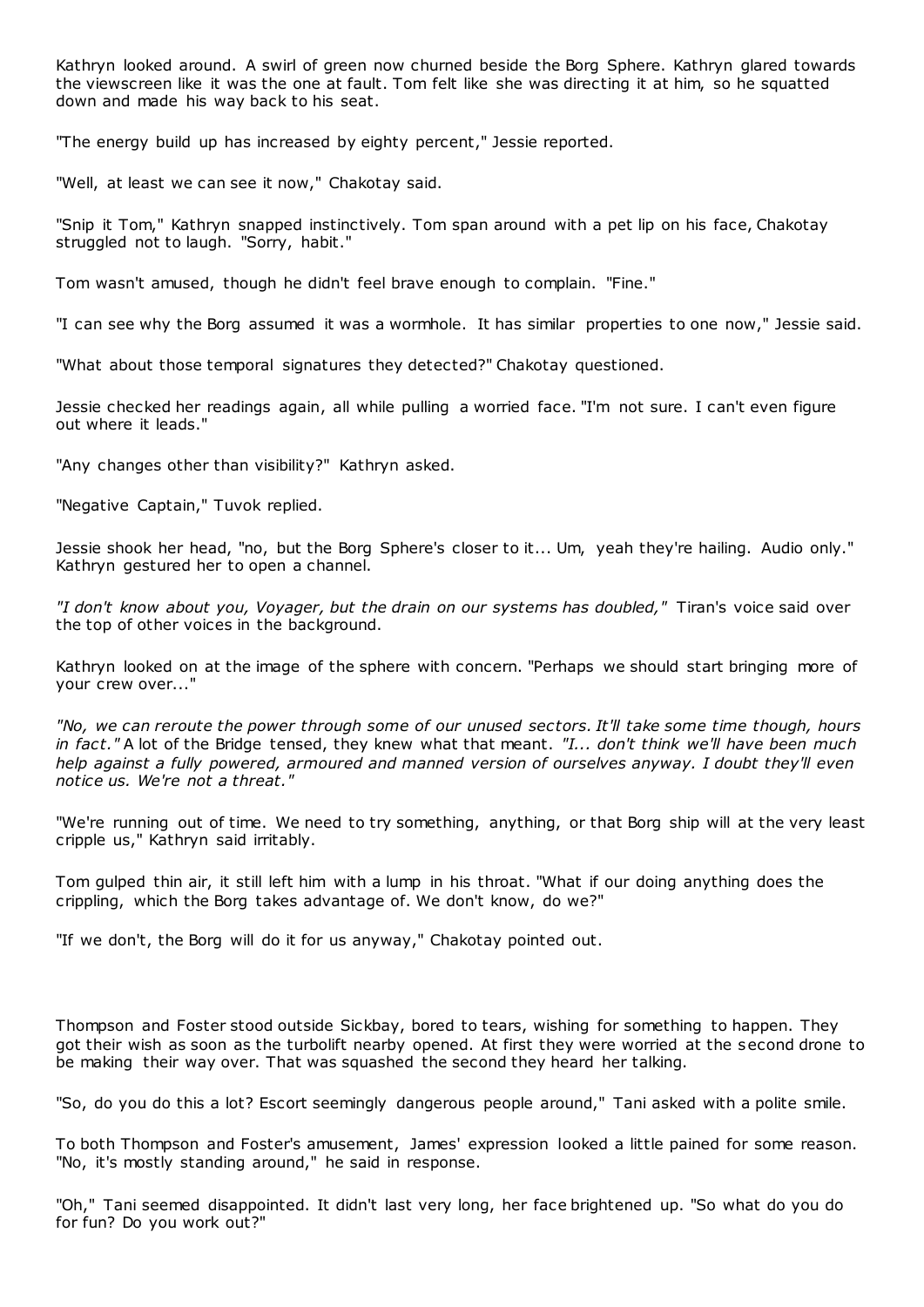Fortunately she finished asking as soon as they reached the rest of his team. He gave them a tired eye roll which made Thompson snigger even more.

"You really do seem to have a... rapport with the Borg ladies. It was only a joke," Thompson said.

James stared at him with slightly narrowed eyes. "No."

"No. Only me. We're getting along great," Tani smiled.

Thompson snorted a little and laughed, while Foster mostly winced. "No," James repeated more forcibly this time.

"Does Jessie know you're replacing her with jailbait?" Thompson asked. He hesitated for a moment, "and Seven?"

Tani was confused and a little offended, "who's Jessie?"

"I was going to ask, but..." James said with a sigh. He reached out to shove Thompson to one side so he could walk into Sickbay. "Why bother?"

Tani giggled and followed him. "If he asks, I'm not sixteen. Eighteen," she whispered to Foster. He laughed nervously as the doors closed.

Thompson recovered and resumed sniggering. "Well, after being around a bunch of bald pasty dudes, wouldn't you lust after the first not bald pasty dude you see?"

Foster's eyebrow shot up, "no, not really."

Inside Sickbay the Doctor glanced briefly at the new arrivals. They approached the console he was working on. Tani kept going toward the only occupied biobed.

"Well?" James asked in a hushed tone.

"It's in and active. I'll monitor it, but I don't have any idea what good it'll do," the Doctor replied.

The biobed occupant's eyes widened in surprise at Tani. "You followed me back here?" she asked.

"Well that thing will be a little useless if we can't get out of the anomaly, *Morgan*," Tani said.

Morgan's shoulders slouched, her gaze drifted towards James. He shook his head. "Don't look at me. I didn't beam her here too. She asked, or hinted to Janeway."

"The archives," Tani said simply, knowing only Morgan would understand. "They might be able to decipher them."

"And you couldn't send that over in your distraction hail, because?" Morgan questioned.

"What kinda friend would I be if I let you do this on your own?" Tani replied in a fake huffy voice. She leaned forward to smile at her, "besides, hottie alert," she whispered.

Morgan's face scrunched up as she peered over her friend's shoulder. "Gross," she muttered. "You're a great friend, Tan. What would I do...?"

"Not exist at all probably," Tani laughed. "At least if it all goes screwy, we'll not exist together."

"It's not going to screw up, it'll work," Morgan said.

"So these archives," James interrupted. The two girls focused on him. "That's what you stored on that Borg Lego brick?"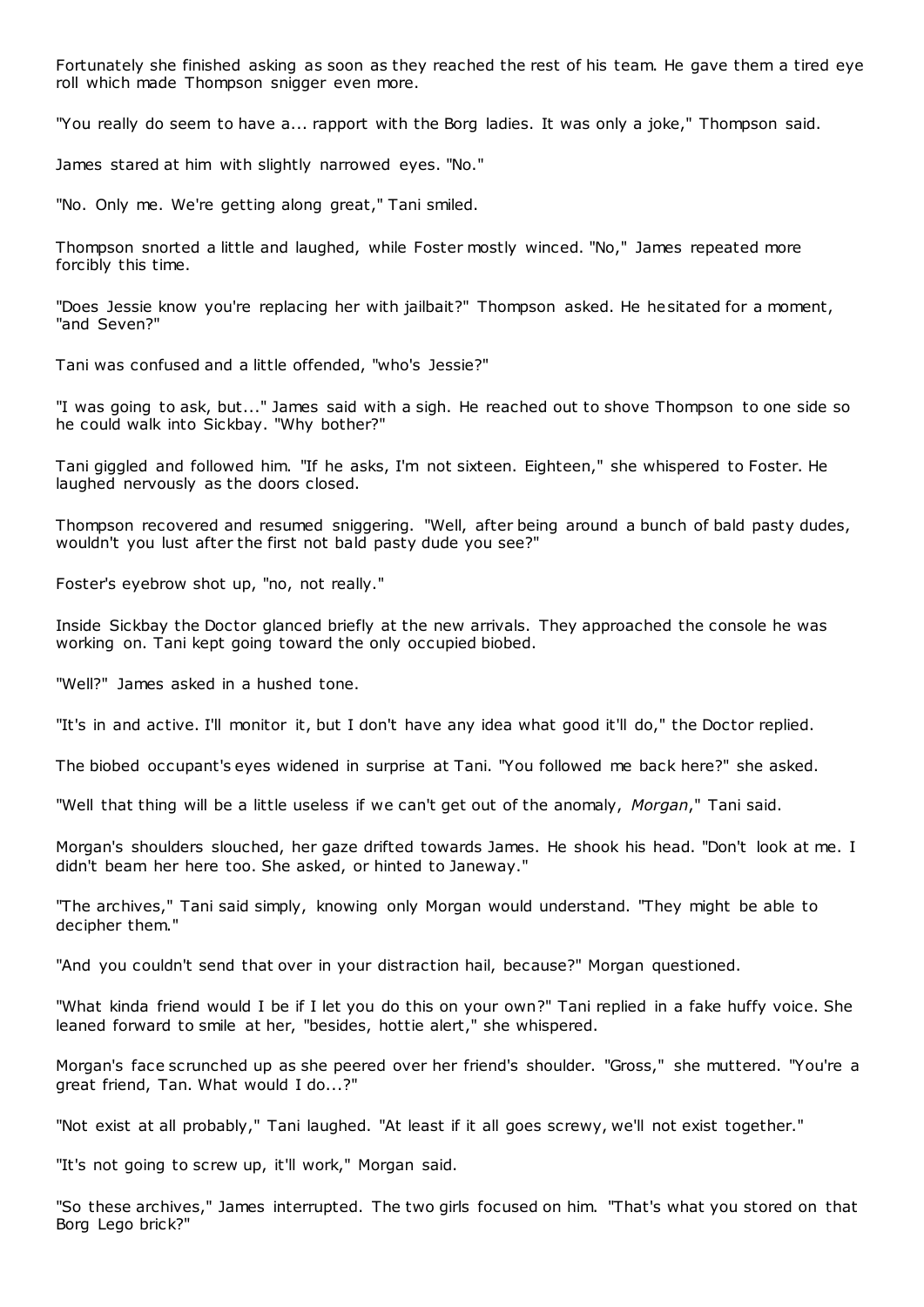Tani tried her best not to look confused. Morgan meanwhile tried to jog her childhood memories, an image soon popped into her head. "I think he means the data node."

"Oh. It looks like a brick, that's funny and true," Tani said, quic kly fake laughing a little too much. The rest of the room cringed. "Um yes, I didn't lie there. Everything about the encounter with Voyager, up until the disconnect is there. Give or take."

"Give or take?" the Doctor said curiously.

"Well a lot of the data was fragmented during the cut off. Bits of other stuff could be lodged in the Voyager encounter's place, you know," Tani answered.

The lights abruptly dimmed, then began to flash red. The klaxon blared.

"Ohno," Morgan stuttered, her face drained.

## **The Bridge:**

"The approaching vessel has dropped out of warp, and is entering visual range," Tuvok reported.

Kathryn breathed in deeply, her jaw flexed. "How long until they rendezvous?"

"Five minutes," Tuvok answered.

"On screen," Chakotay ordered reluctantly.

On the viewscreen the green cloud and Borg Sphere disappeared. Normal space took their place. A small object in the distance approached gradually. "Zoom in." The screen did so, confusing everyone. The object was definitely not sphere shaped. The ship looming for them was a giant pyramid that apart from being basically shaped, didn't look anything like a Borg ship.

"What the hell is that?" Tom stammered.

"Is it powering weapons?" Kathryn asked.

"No recognisable weapon signatures," Tuvok said.

The turbolift doors next to him opened. Morgan was the first to rush out of it. She stared at the viewscreen with her eyes confused and wide. James and Craig followed her.

"Try hailing them," Kathryn said.

Tuvok did as he was told. "No response."

"My god," Morgan stammered. Most of the Bridge turned their heads towards her. "That's a Tolg ship."

Tom nervously laughed. "What is that, the Borg's impressionable kid cousin?"

"There are rumours. That long ago the Borg were divided on their methods and goals, so they split into two factions," Morgan struggled to answer through her nerves. "Others think they are the Borg, but from a different dimension to ours. They usually appear out of seemingly nowhere. Kill and take everything and one, then return to wherever they came from."

"Apart from their ship design and stealth, they don't sound all that different from the Borg to create rumours like that," Chakotay said.

Morgan watched as the strange ship grew closer and closer. Her body trembled. She tried to steel herself by tensing. "They are. They're worse. This shouldn't be possible. They're not supposed to be here."

"Energy build up, could be weapons," Tuvok reported.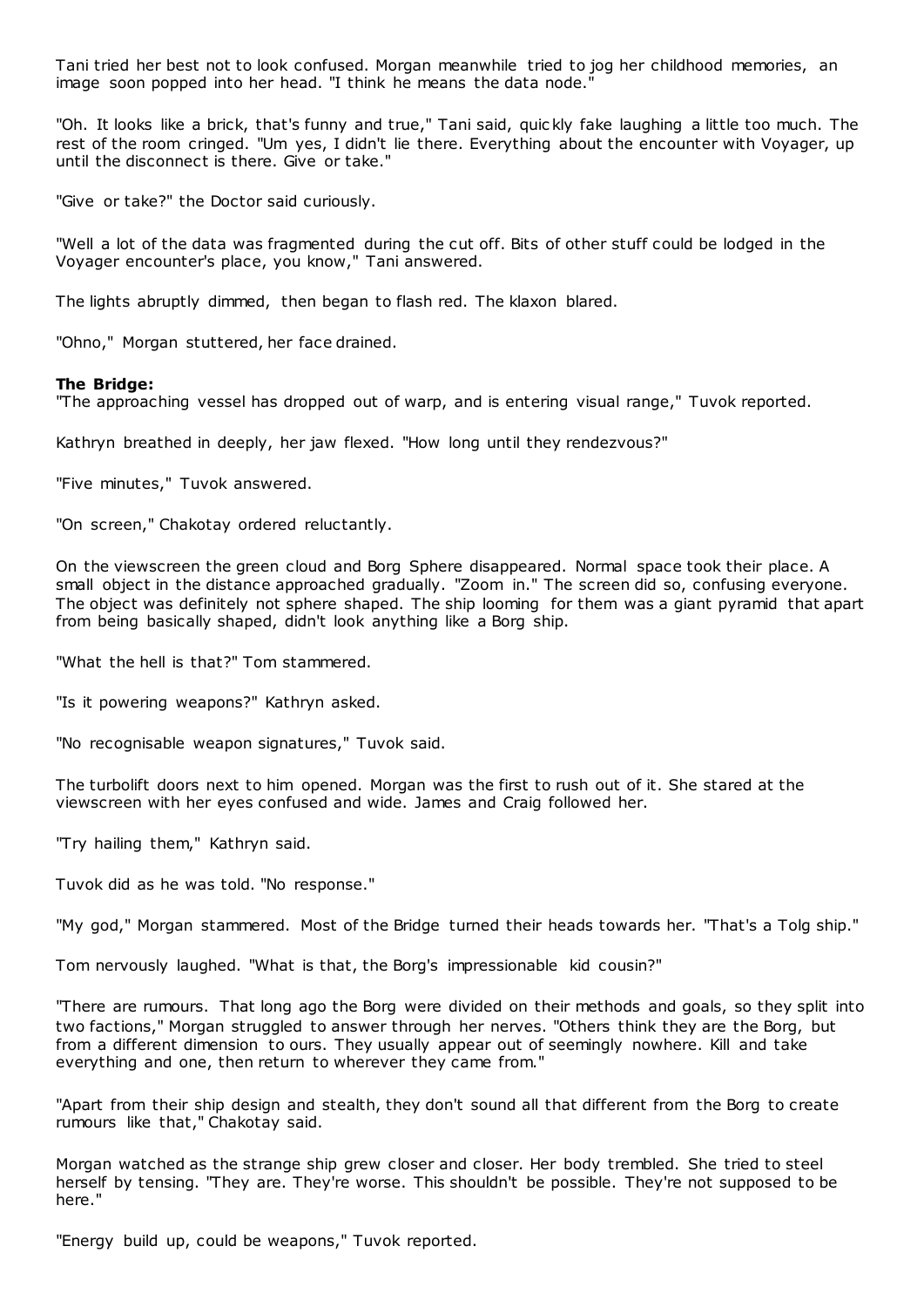Everyone watching the viewscreen assumed he was right as a ball of energy emerged from the strange ship and shot towards them.

"Brace for impact!" Chakotay barked quickly. No one disobeyed, they all grabbed tightly onto whatever was closest.

The light blazed towards Voyager, heading straight for the Bridge. Instead it grazed passed the shields, its speed undeterred, and flew directly into the Borg ship instead. On impact flames erupted from its hull. The fires were immediately snuffed out, leaving behind a deep hole and floating debris drifting towards Voyager.

A couple more balls of energy shot out from the mystery ship, neither of them bothered with Voyager either. They flew straight into the sphere.

"Three direct hits to one of their systems, I'm unsure which," Tuvok reported. Morgan hurried over to join him, he watched her carefully.

"I think that's... yeah, it looks like they hit our only working weapons system," she said.

Tom tensed, his forehead started sweating. "Adapt sometime today, come on," he muttered.

Kathryn grunted. Her grip on the railings nearby him tightened. "It doesn't work that way Tom. They're a crew of a dozen or so individuals." She swung around to face Tactical, "shields, hull integrity... do we stand a chance?"

Tuvok's eyebrow raised, Morgan meanwhile shook her head quickly. "Armoured hull plating, no shields. Weapons that could pierce the previously indestructible sphere's hull. I strongly recommend against a confrontation," he replied.

"We're not a threat to them," Chakotay said.

"No. We're seconds," Morgan stuttered.

The pyramid ship continued its slow approach towards the two ships. Its course changed slightly to circle slightly around Voyager, as if trailing around the edge of the anomaly that had trapped them. As it moved, it turned so a different side of the ship had its turn at the front. It then ignored Voyager completely, heading straight for the Borg Sphere.

It slowed to an almost stop, facing the sphere. Everything but the green cloud of the anomaly was deadly still as the two vessels faced off. A long minute passed before the pyramid shined a sharp white light at their stricken victim. It slowly began to move directly for them.

Tiran watched this on a large hovering screen in front of him, a determined glint in his eye. Several Borg letters drifted up on the left of the screen, with a few patterned circles. He raised his hand to press them. They shimmered, showing the screen to be merely a hologram. The image on it changed to a bright ship interior with no one in sight.

"We are the Tolg. Your existence belongs to us now. Resistance is useless," a Borg-like disembodied cluster of voices spoke.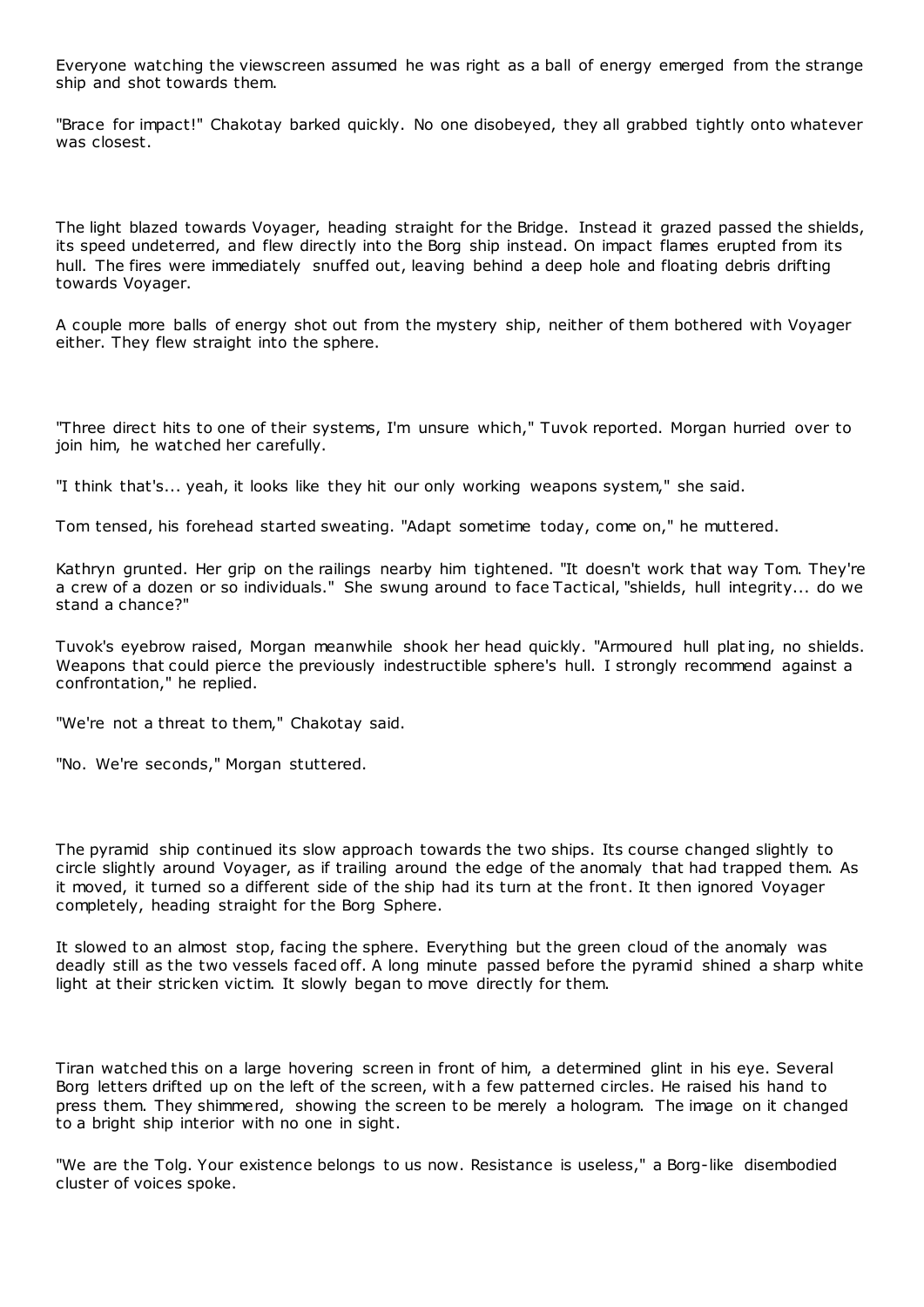Tiran scoffed, then smirked slightly. "You guys really need some original material." He paused, allowing that to sink in. "You do know you're not supposed to be here, right? If you stay, you risk creating a para..."

"Incorrect. Our calculations concluded that in a confrontation between your vessel and ours, your resistance would be unsatisfactory," the voices said. Tiran frowned, unsure what to make of it. "However, with the creation of anomaly 257309, your resistance level would eventually diminish, allowing for domination."

"You... put that thing there to trap and weaken us?" Tiran stuttered. His anger grew and so his voice rose, "doing so killed thousands of drones, and subjected the rest of us to thirteen years of exile on this hellhole. As bad as the Borg are, at least they're efficient with their assimilation tactics."

"Irrelevant," the voice tried to cut in.

Tiran scoffed, "you won't get much knowledge out of us. You've wasted resources and not just our time, but yours as well. I doubt you'll get any *satisfaction* from this assimilation."

"You will be zombified."

"Oh my mistake, you use *zombified*," Tiran groaned. "You won't take us, dead or alive."

The majority of the Bridge couldn't keep their eyes from the viewscreen. The feeling of dread built up the smaller and further away the sphere was, allowing a better view of the mysterious pyramid also dead ahead.

"You... think they're only helping them out of the anomaly?" Tom said nervously, hoping to lighten the mood.

Kathryn sighed impatiently, opting to ignore him completely. "Analyse that tractor beam. I want to know how they're doing it. I don't fancy sitting here, waiting for assimilation."

"Um," Jessie hesitated, her face turned ghostly pale. She was quickly joined by a concerned James. She passed him a brief nervous glance. "We'll have to be quick about it." Her attention moved to the back Opps stations, her work pace doubled frantically.

Kathryn frowned and looked over, just as James glanced down at what Jessie was focusing on earlier. He winced, "oh. Another vessel approaching."

Chakotay swung around, "the Borg Sphere?"

"Probably. Transwarp conduit, spherical," James replied uneasily.

Kathryn's gaze wandered over to Chakotay, he did the same, their worried eyes met.

"Oh god," Morgan stuttered fearfully, getting their attention instead. They saw her head shake over and over. "This is my fault, I lead you here. The Tolg will destroy my sphere, that's why our logs showed no other Borg ship. I did this."

"Not necessarily. Kiara's not in her quarters, she won't be alone," Chakotay said.

Kathryn nodded at him. She made her way over towards Opps, staring firmly at James. "I'll help here. Can you guard her? It's a lot to ask. I won't order you."

Jessie glanced quickly over her shoulder, her eyes widened.

James nodded. "No problem," he said with a confident smile.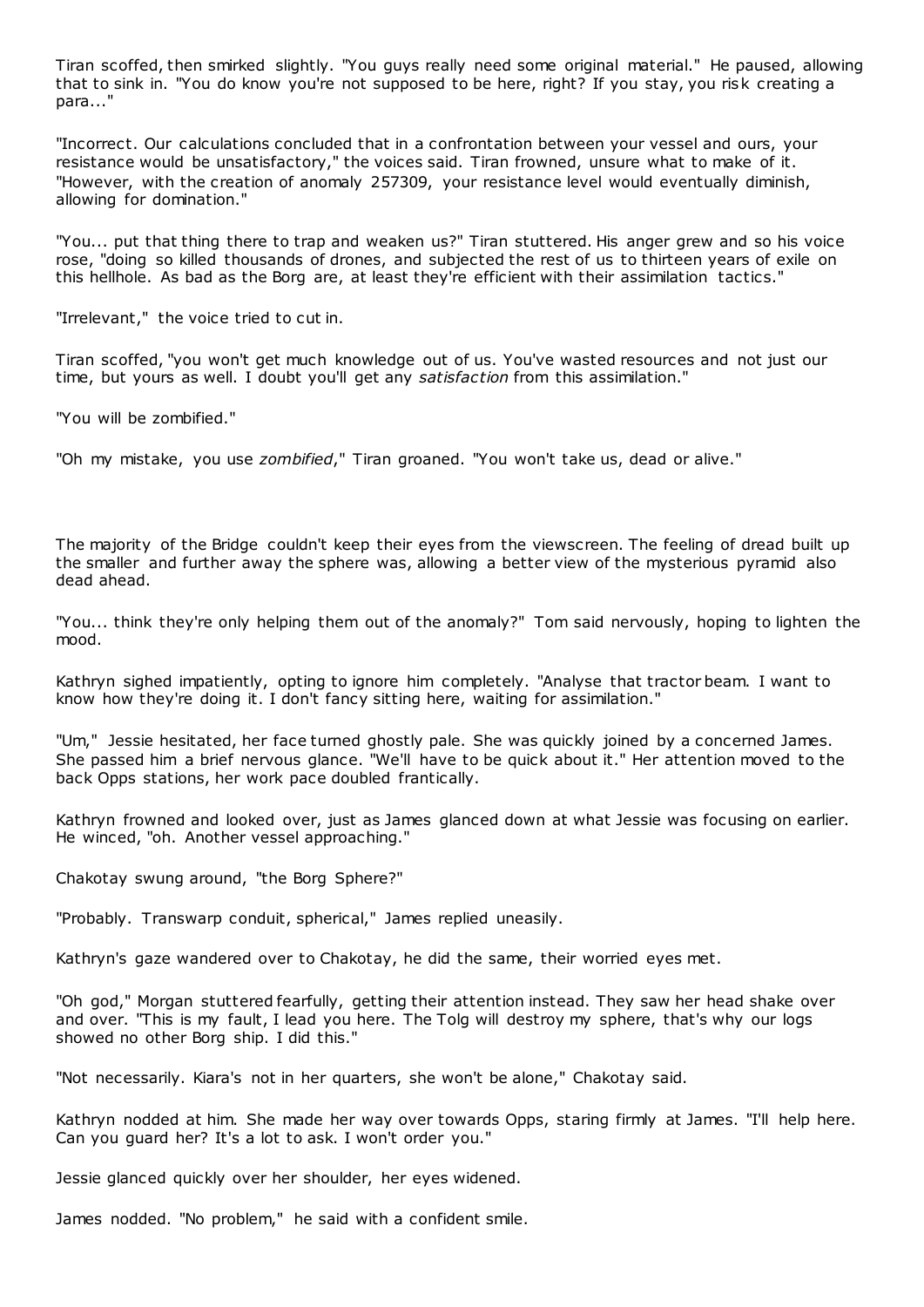Kathryn smiled as well, but she couldn't hide the worry still in her eyes. "She's in my Ready Room. Thank you."

James then hurried towards the Ready Room, passing Craig on route. He didn't hesitate, he followed him. "I told you we needed phaser rifles during Red Alert," Craig said a little nervously.

"It's okay, I'm sure Janeway has one hidden under her desk," James said as the Ready Room doors closed behind them.

Kathryn flinched while Chakotay stared at her. "Are you sure about this?" he asked warily. "I should go as well."

"It's fine. They're our safety net. If we can duplicate the Tolg tractor beam properties, we might just get out of here first," Kathryn said whilst working quickly at Opps.

Morgan divided her look of helplessness between Opps and the Ready Room. The viewscreen caught her eye. The sphere seemed almost nose to nose with the Tolg ship. Her mind raced at the thought of her shipmates about to be assimilated once again. The helpless feeling turned into anger. In her mind there was only one way to stop this in the time they had.

Her hand hesitantly reached over to the torpedo controls, mouthing a silent apology. Tuvok was momentarily distracted by another part of his station harshly bleeping. "Captain, the sphere has activated auto destruct," he reported.

"What?" Kathryn's eyes widened in his direction. She noticed Morgan abruptly pull her hand back with a similar expression.

The sphere's hull buckled, flames overwhelmed the weakened parts. The Tolg ship released its tractor beam in a vain attempt to get away. Their proximity left no room to breathe, debris and fire showered the pyramid's hull. The sphere imploded in its face, generating a damaging wave to ruthlessly push it far away, all while the flames consumed it.

The wave approached Voyager as well. With their shields already raised to maximum and no way to move, they could only sit there and hope for the best. By the time it reached the starship, its destructive power had dwindled. It still pushed them backwards and harshly, the shields fluctuated on impact.

Everyone hung on tightly until the severe trembling finally passed. Kathryn sighed and looked over to Tactical.

"The enhanced shields are holding steady at twenty percent. No damage," Tuvok reported.

"We're out of the anomaly," Jessie said while looking over her shoulder at the Captain.

Kathryn quickly moved out of the Opps area, "Tom!"

"You don't have to tell me twice," Tom said as he rapidly tapped at his station. "I can give you warp two."

"I'll take it. Engage," Kathryn ordered.

Most of the Bridge watched the viewscreen. The image of the Tolg ship floating and burning adrift in the distance moved to the right, confirming they were moving. It was on the edge of their sight when it was overwhelmed by a brief flash of light. It was gone once it faded.

"What the..." Chakotay stuttered.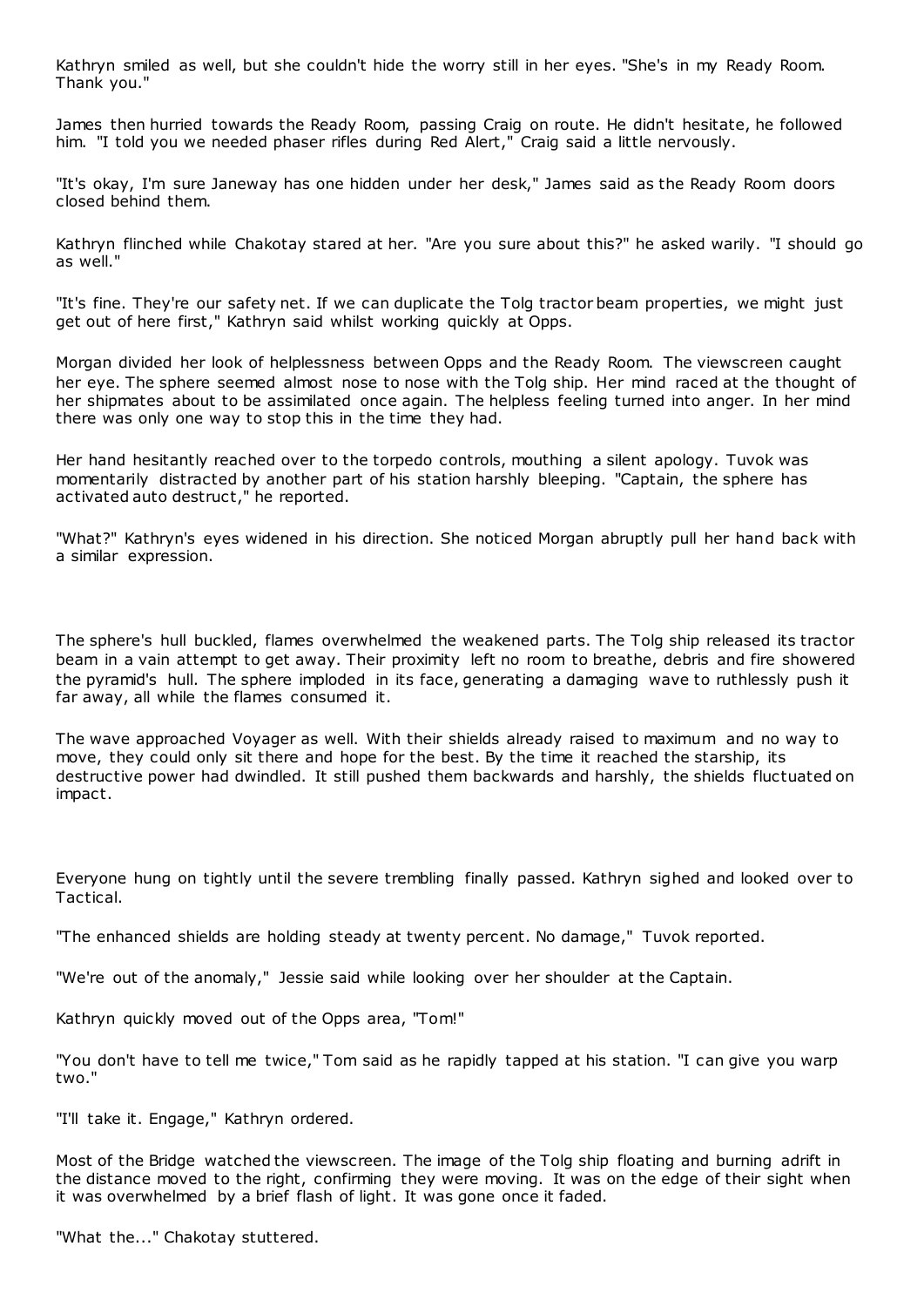Instead of the anomaly, the viewscreen showed the stars stretching behind them. Anyone watching sighed in relief at it.

"We might not be out of trouble yet," Kathryn mumbled. "The other sphere, are they pursuing?" When she didn't get an answer she turned back towards Opps. Jessie stared at it with a confused expression. "Are they following us?"

"They..." Jessie said, shaking her head slowly. "They were leaving before we did. Did they even see us?"

"Stand down from Red Alert," Chakotay ordered. Tuvok complied, the regular lights flickered back on. "It's possible they were only after the errant Borg ship, to re-assimilate it."

"Or the Tolg," Tom said.

Kathryn glanced between them, nodding slightly. "So much for fate being fate. Tiran destroyed his ship to break the cycle."

Both her eyes and Chakotay's widened in panic. Both of them mumbled, "Morgan," as they swung around to look towards Tactical. They were equally confused to find the young girl still standing there beside Tuvok. She nervously smiled at them.

"We picked it up from what remained of a Borg ship a couple of years back. An experimental nanoprobe that keeps the drone unaffected by temporal changes."

Kathryn's folded arms tightened, so did her grimace. Chakotay sensed it and edged slightly away.

"We hadn't tested it yet. I wasn't sure if it would help here. But I..." Morgan said, hesitating slightly. "I thought if I avoided my assimilation, then I'd be erased and everything would be fine. I didn't think that if I was erased, I couldn't be here to stop it. Or that asking you to meet us would cause the incident in the first place. I didn't want to let it all happen again. I figured this was the only way."

"I understand that," Kathryn said, her fingers drummed against the other arm. "What I don't is how you were able to get that thing here, and inject yourself with it without my hearing about it." She said it in response to Morgan, but her gaze lingered on the Doctor.

"I... was under the impression you ordered it," the Doctor protested while his program tried to delete itself to get away from Kathryn's glare.

James laughed quietly from the other side of the Conference room. Kathryn's deadly eye turned toward him while half rolling. "Sorry about that Doc ."

"You. What did you do, how did you do it?" Chakotay asked.

"It isn't hard to piggyback a transport or two amongst data transmissions and hails," James said with a shrug.

Chakotay tried to bite his tongue but the shrug made him miss it completely. "You think that the Captain or I would turn this plan down? This is our daughter. We didn't want Kiara assimilated but we sure as hell didn't want her future self to disappear either!"

The anger wiped the smile from James' face, his head dropped slightly. "I know. We weren't sure if it would work. If you knew and it didn't..."

"Don't be mad at him," Morgan said, glancing between them both. "It was my idea after all."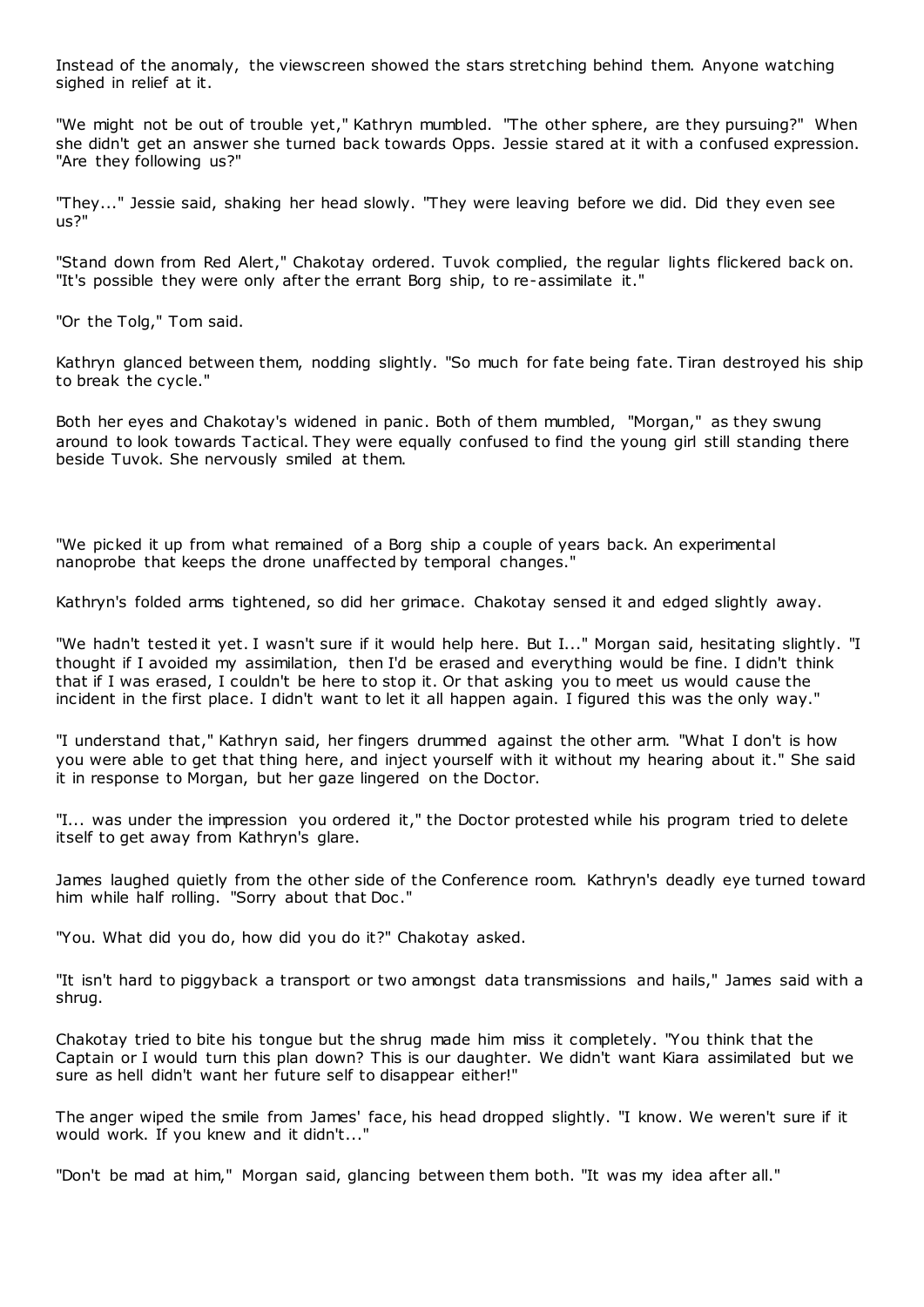Kathryn sighed and sat back in her chair, her hand caressed the headache which had spread to her scalp. "I'm not mad. I'm, upset that some people think I'm so cold that I'd turn down a plan to save my daughter from oblivion."

"Nobody thought that. Though I'm starting to," Tom commented. Kathryn stared at him blankly, which he didn't notice yet. "Jeez, apart from the headache with two Kiara's, which isn't so bad as future one gave us that masculine alias, I don't see any reason for getting all bent out of shape."

Morgan's good eyebrow raised, "did you just call me masculine?"

Jessie sniggered, "yeah he did, get him."

Tom's eyes widened, now noticing Kathryn's stare as well. "No, no, the fake name you gave us is. Oh er..." He tapped his commbadge, "I'm on my way." A Tom shape cloud took his place a second later.

"Yeah, that's the Tom I remember. I'll have to ask him how he liked the mutiny program," Morgan giggled.

Chakotay felt his own irritably wash away completely, "you remember that after all these years?"

Morgan's smile turned into a small smirk. "Cheesy love songs, giant coffee cups and a 'I love Harry' parade. Who'd forget that?"

Jessie sighed in disappointment. "Nobody seemed to find that little gem. It's a shame."

"I did. Now can we get back on topic? Seven, did you learn anything about the anomalies that could be useful? I don't want to get trapped in anymore of them," Kathryn said. Before she could answer she spoke again, "wait, with the Borg Sphere encounter erased did the data node and that Tani girl disappear?"

The Doctor shifted in his chair uncomfortably, "no, she didn't."

"Yeah, if that data helped us escape, we couldn't risk her influence with that being erased too," James said.

Kathryn's headache throbbed. Chakotay meanwhile covered his face with his hands, they lowered down to his chin and mouth.

"Then how come...?" Jessie started to ask.

"Stop, just don't. I hate time travel," Kathryn muttered. "Everyone but Chakotay and Morgan, dismissed. Please."

Everyone filled out, leaving the command team and the uneasy looking Morgan behind.

"Well, the question or rather questions remaining are; do we continue referring to you as your middle name, and what exactly will we tell Kiara until she's old enough to understand the truth?" Kathryn questioned.

Chakotay laughed quietly to himself. "Good questions. I don't think Kiara will mind if she uses it. She might not even know, we never give her the full name treatment."

"Yeah sorry. I wasn't sure if I was born yet, so I figured it was best to make something up. It was the only name that came to mind. Now I know why," Morgan answered meekly.

"I see. That still doesn't solve our biggest problem," Kathryn said.